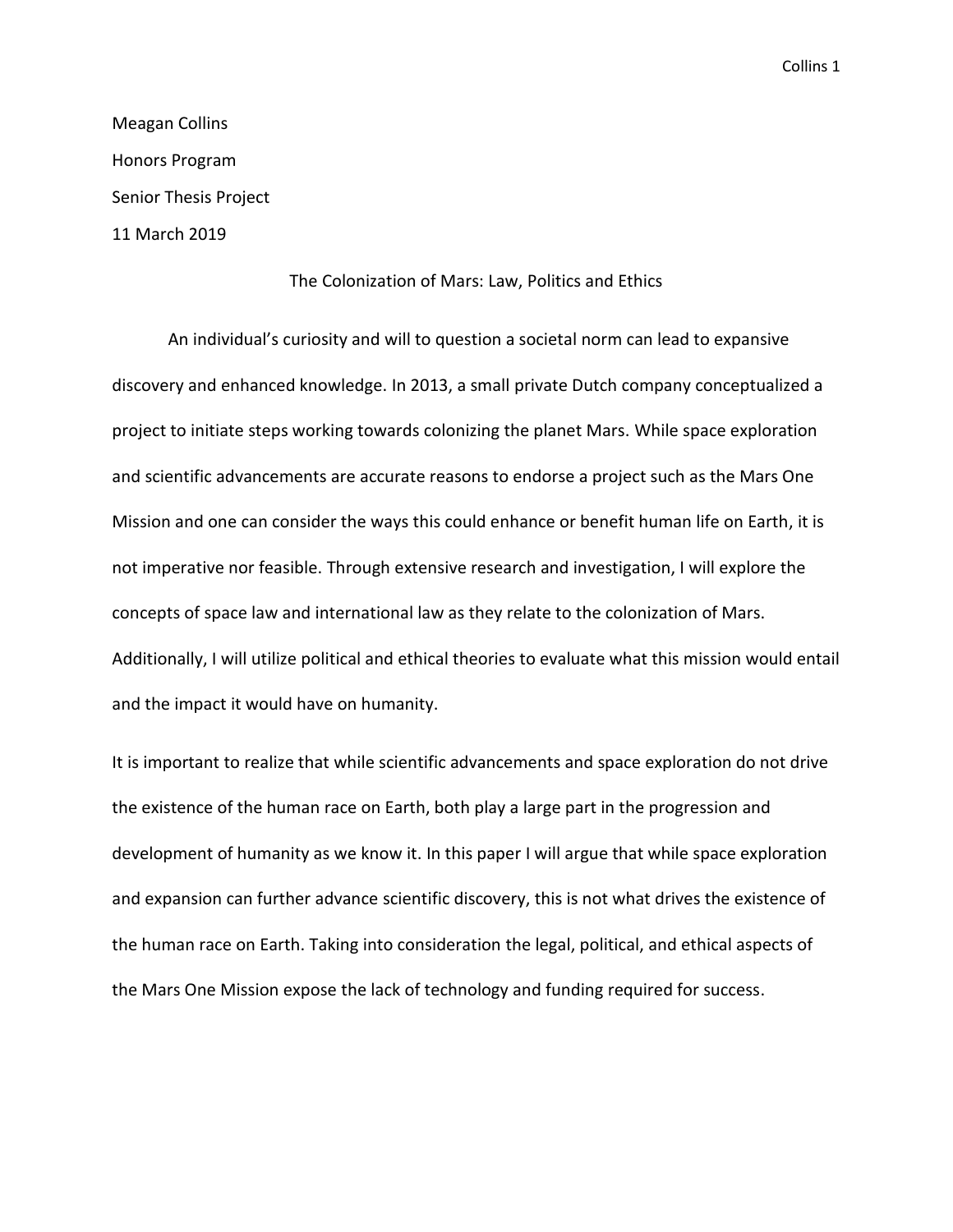#### **What Is the Mars One Mission?**

The first step to addressing this argument is understanding what the Mars One Mission is and exploring its purpose. The main stated goal of the project is to establish a human settlement on Mars, which would be a giant leap for humankind. According to the Mars One Mission's main website, "Human settlement on Mars will aid our understanding of the origins of the solar system, the origins of life and our place in the universe. As with the Apollo Moon landings, a human mission to Mars will inspire generations to believe that all things are possible, anything can be achieved" ("Current Status"). This mission statement makes the assertion that exploring space and colonizing another planet are beneficial to mankind. It is interesting to read such discoveries will clarify our place in this universe.

Mars is currently the only planet with prospects of supporting human life. Successful completion of this mission would allow the human race to become a multiplanetary species. The driving force behind this mission consists of two entities: "the Dutch not-for-profit Stitching Mars One (Mars One Foundation) and Swiss publicly trading Mars One Ventures AG [FRA: KCC], ISIN: CH0132106482 (Mars One Ventures). The Mars One Foundation implements and manages the mission and owns the mission hardware" ("Current Status"). This foundation is responsible for selecting and training the crew members who would embark on this journey, as well as building a group of experts who can contribute to the progress and success of the mission. Mars One Ventures holds the exclusive monetization rights around the mission, from merchandise, ads on video content, broadcasting rights, Intellectual Property, and many more. While different components of this mission are falling into place, a big obstacle which stands in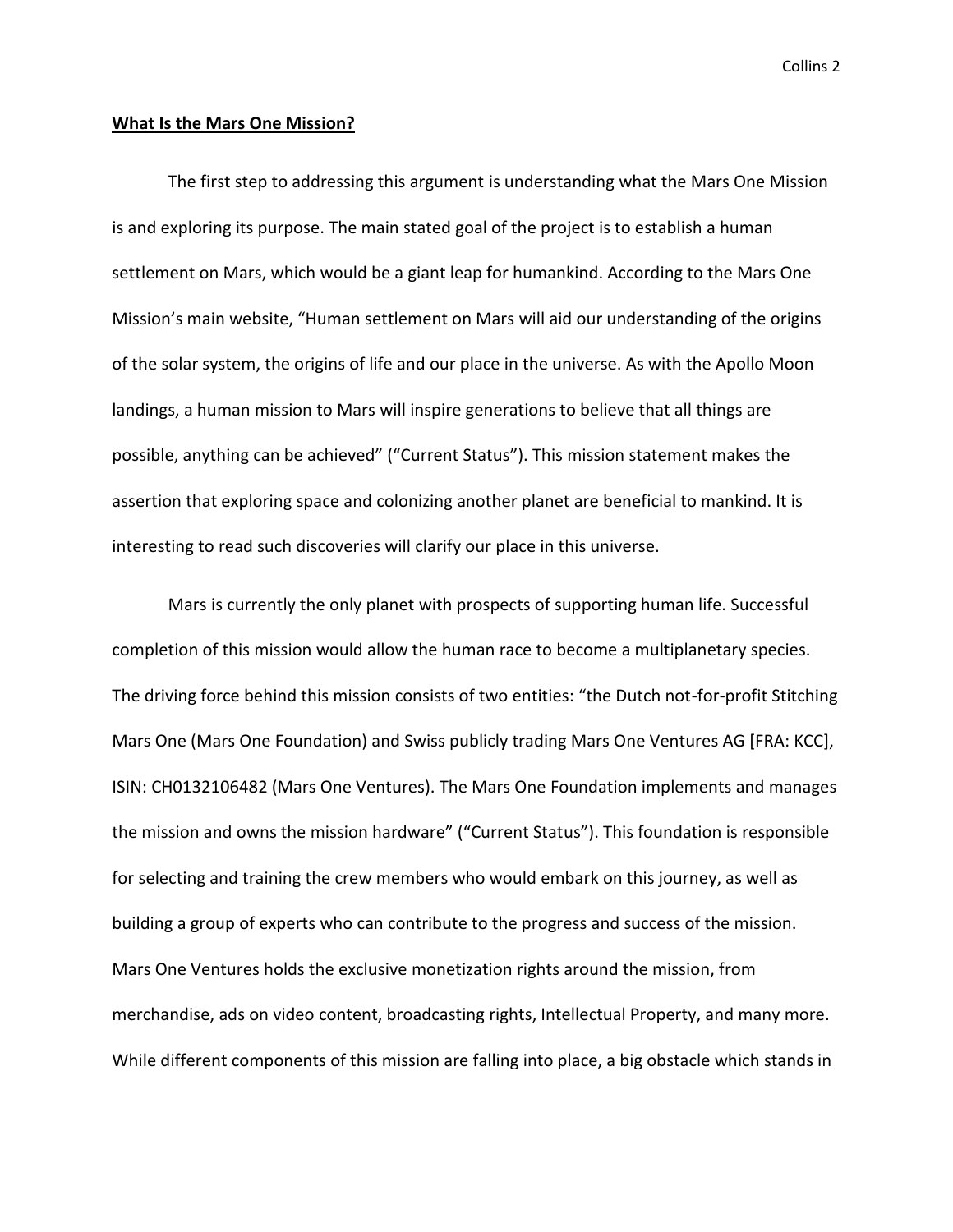the way is funding. Obtaining enough money to successfully complete this project proves to be the ultimate challenge.

The astronauts who would be going to Mars and never returning to Earth are a vital component of this project. It is wild to consider leaving Earth and never returning, however there are hundreds of people signed up for an astronaut position in this mission. These individuals are in a position to conceptualize a completely new existence on Mars which would be exclusive from everything and everyone they know in this world. Although people may register to participate, they are not guaranteed to travel to the red planet. Five main characteristics Mars One is looking for in their astronauts include: resiliency, adaptability, curiosity, ability to trust, and creativity/resourcefulness. There is also a minimum age requirement of 18 years or older.

There are specific standards, extensive qualifications and trainings which must be met and completed. A discussion of qualifications would include:

The astronauts must be intelligent, creative, psychologically stable and physically healthy. In spaceflight missions, the primary personal attributes of a successful astronaut are emotional and psychological stability, supported by personal drive and motivation. This is the foundation upon a mission must be built, where human lives are at risk with each flight. Once on Mars, there are no means to return to Earth. Mars is home. A grounded, deep sense of purpose will help each astronaut maintain his or her psychological stability and focus as they work together toward a shared and better future. Mars One cannot stress enough the importance of an applicant's capacity for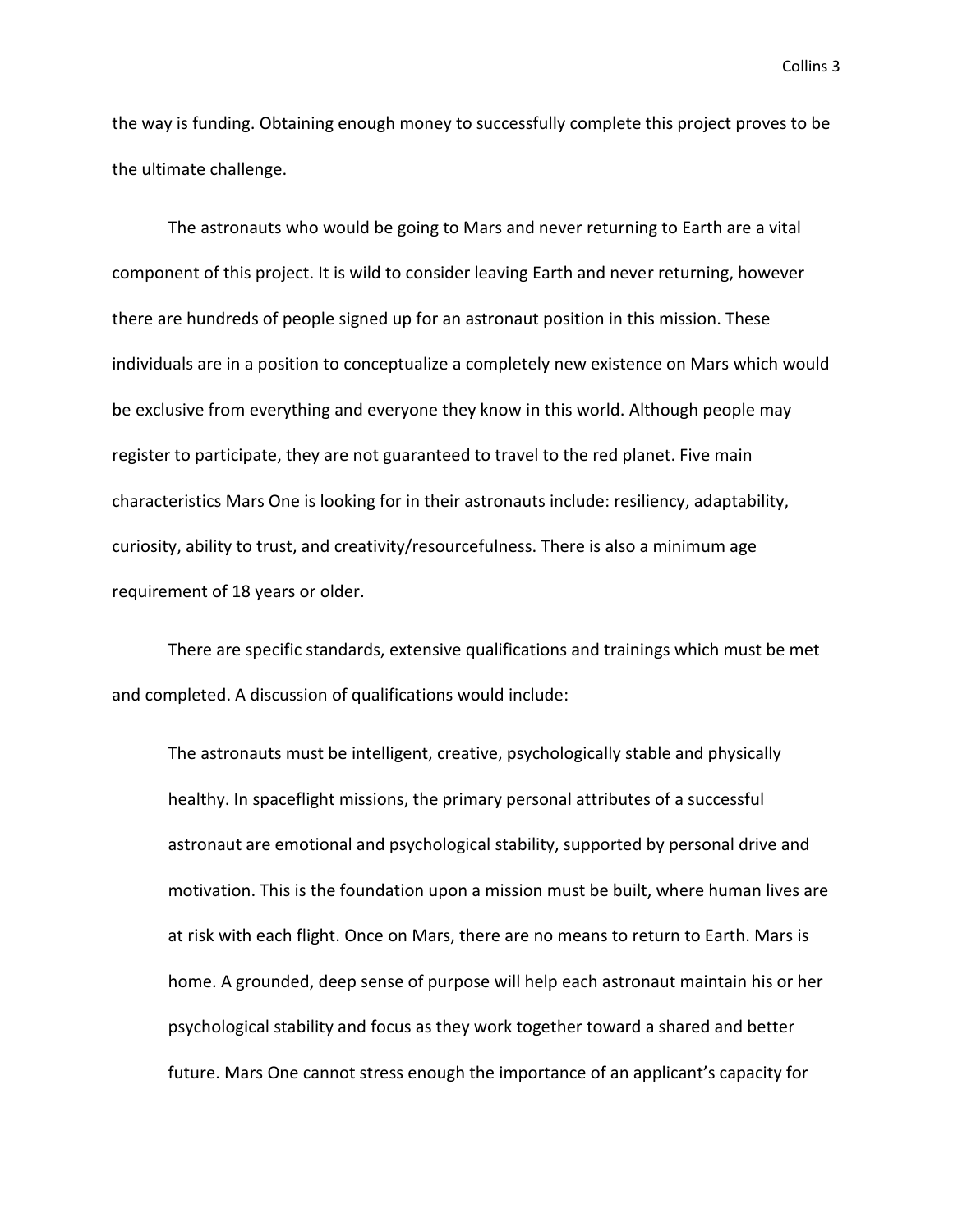self-reflection. Without this essential foundation, the five key characteristics listed below cannot be utilized to the fullest potential. ("Astronaut Requirements")

While reviewing this entry, it is intriguing to read one of the qualifications is "a grounded, deep sense of purpose," which leads to the questioning of set purpose. For people to take on such a role, they must believe that their purpose in life is to travel to Mars for exploration and potential colonization. This involves leaving behind family, friends, and everything that is familiar in order to start a new life on a new planet. Developing a new life and existence on Mars may in fact be the source of meaning in these people's lives, but survival is not guaranteed. In fact, the chances of survival are low.

It is also important to consider the physical toll this will have on a person. While they prepare for what it will be like traveling to Mars for six months and participate in simulations of what it will be like once they are on the planet, things will of course be different when they are actually happening.

The current six-month rotation on-board the International Space Station was partly designed so that it reflects the time taken to get to Mars, resulting in greater knowledge on what state an individual would arrive at Mars in. Physiological effects aboard the ISS range from muscle atrophy to osteoporosis and negative effects on the balance and cardiovascular system. With these mitigated for to some extent, such signs of the body adjusting to daily life without gravity are in synchrony with those likely to be experienced on a journey to Mars. ("How Will Living On Mars Affect Our Human Body?")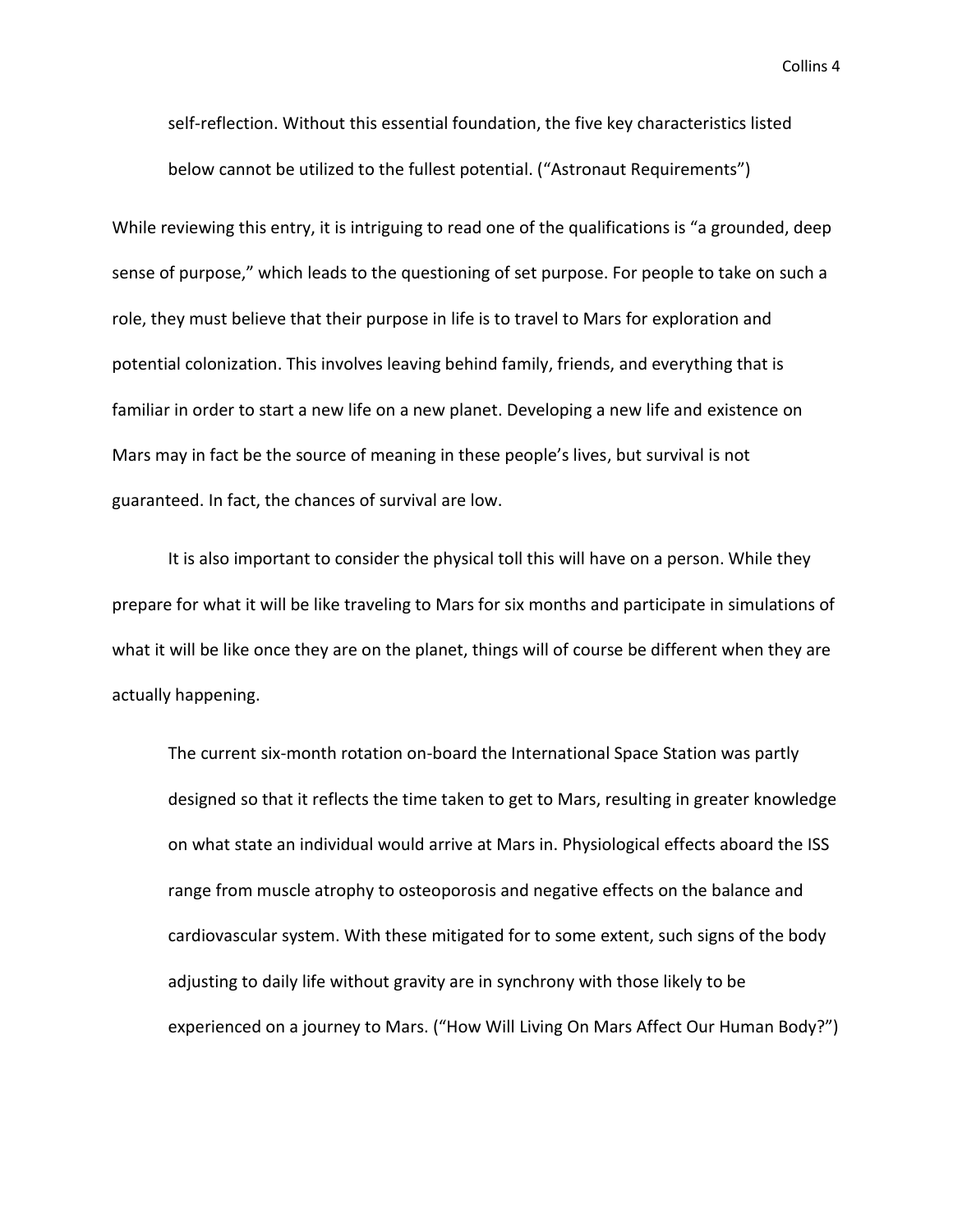The concept of gravity plays an important part in this. Mars only has 38% of the gravity Earth does. While this will make landing a bit easier, over time the body may suffer because of the drastic difference. It is stated that "Adjusting to this lower level of gravitational pull on Mars may cause a physiological change in the astronauts' bone density, muscle strength, and circulation making it impossible to survive under Earth conditions if they were to ever return" ("How Will Living On Mars Affect Our Human Body").

# **Air Law and International Law**

One important concept to consider is who would have control of Mars and how that would be determined. The question could be raised if another planet acts as another territory or if it would be separate from the legal system of international law put in place on Earth. Exploring the key principles of air law unveil clarity and possible propositions for incorporating Mars into the international system. The common law precedent pertaining to private property rights was established by Lord Coke in the case Bury v. Pope, stating that "private property rights attached to real estate extend also into the air above, since … "the earth hath in law a ayre and all other things, even up to heaven, for cujus est solum ejus est usque ad coelum" which has been translated to "he who owns the land owns up into the sky" (Schick, 681). While this is a more classical idea and does not pertain to modern law there is still appreciation for this doctrine. According to practices of Roman Law, there are limitations to certain rights in the air above both public and private property, but it is clearly understood these rights don't extend "up into heaven" rather are used for "protecting the legitimate use of the land against unauthorized interference from the air" (Schick, 681).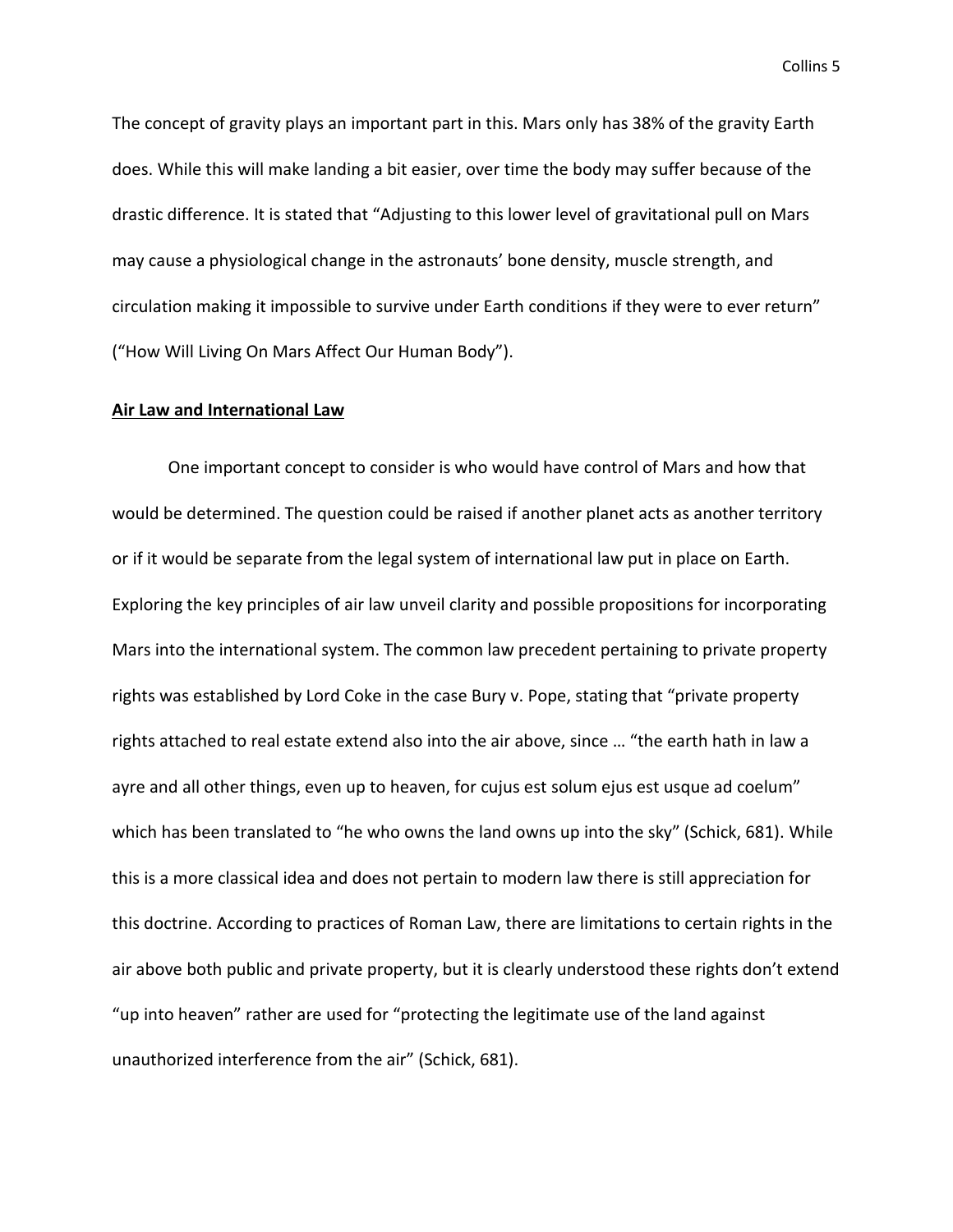Incorporating interpretation of the Roman precedent and the private law practice, in both common law and civil law countries, "it is not difficult to see why the claims of States to exclusive jurisdiction over their national air space have been justified in modern times with reference to well-established custom, and particularly to the cujus est solum doctrine" (Schick, 682). It is established that jurisdiction in air space of both public and private property was to "reach "into the sky" –ad coelum—only as far as was necessary to protect such … lands from unauthorized interference from above" (683). This is supported by Paul's famous rule amongst other passages of famous jurists such as Marcian, Celsus, and Ulpian, who expanded on the concept of air and sea being common to mankind and beyond the exclusive State authority (683).

While the origins of space law according to varying legal systems comprise the idea of having control of land and air, this altered throughout history with advancements in international law concepts for the protection of states. Different legal documents and treaties present altering stances on this issue. For example, Article 1 of the Chicago convention states, ""every State has complete and exclusive jurisdiction over the airspace above its territory." As in the Paris convention of 1919, the term "airspace" is not defined … subsequent technical additions to the convention, such as annexes 6,7, and 8 retain the description of aircraft given at Paris as "any machine which can derive support in the atmosphere from reactions of the air" (Schick, 686). Even though international law regarding jurisdictional rights of a State over territorial air space could be seen as only applying to propeller-driven vehicles which get atmospheric support from air reactions, this definition of aircraft was never supported by the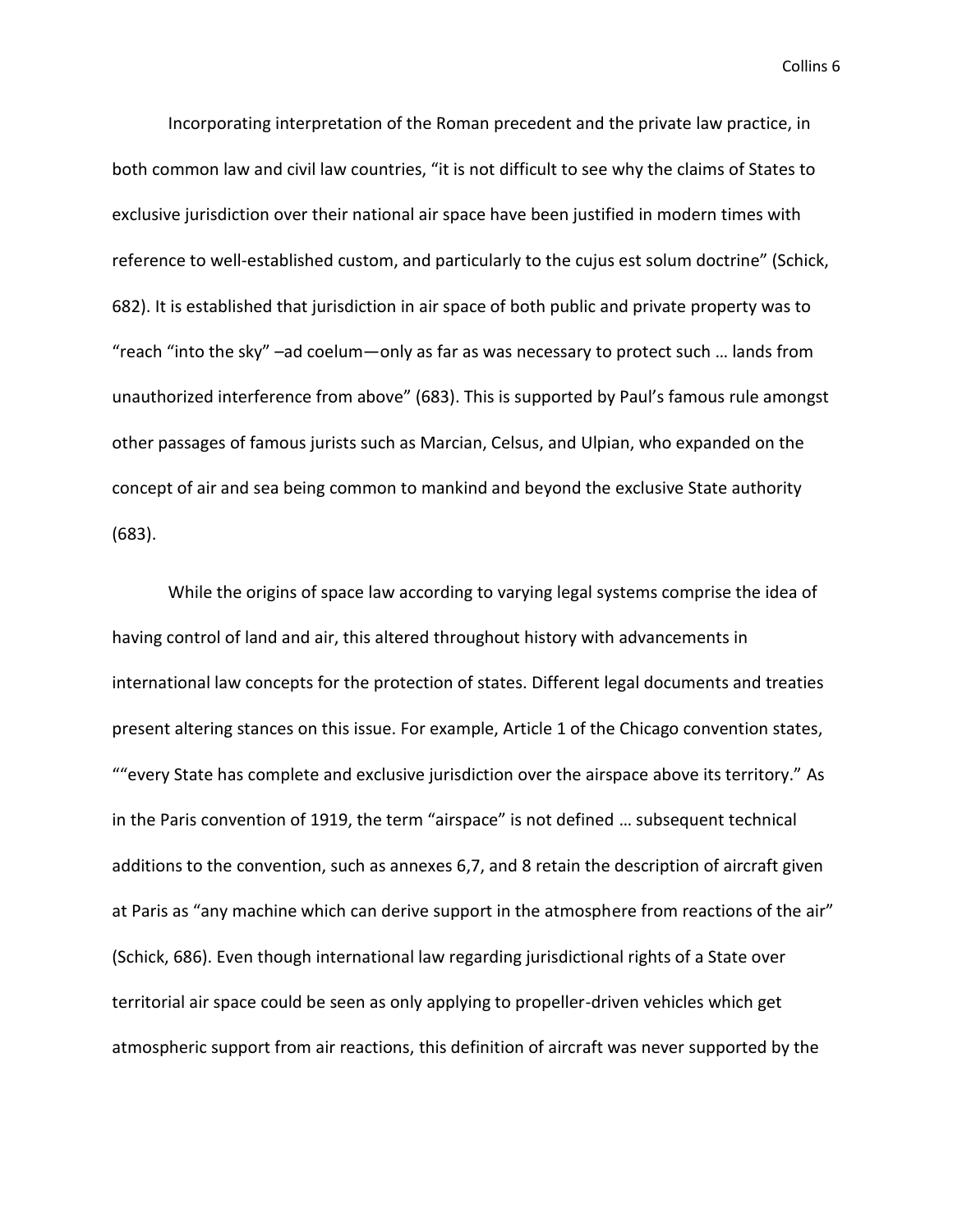American government (686). This is clarified in the Air Commerce Act of 1926, the Civil Aeronautics Act of 1938 and the Federal Aviation Act of 1958.

#### **International Aviation and Outer Space Law**

Having a concrete understanding of air law is imperative to investigating the relation and distinction to the legal doctrines pertaining to outer space. First, it is important to acknowledge the existence of these two separate legal systems: international air transit law and the international legal regime for outer space (Bilder, 577). It is evident that international aviation law includes treaties which encompass the required legal structure for air travel and traffic. "Detailed rules have been developed by the International Civil Aviation Organization (ICAO), a "worldwide airspace management system" which operates through regulation, deregulation, bilateralism, and regionalization" (577).

The international legal regime for outer space, which includes the moon and other celestial bodies, focus on planetary life as a whole. "Scientific and technical innovations have been made by advanced states but demands for the use of space are universal. Bhatt invokes such thinkers as Albert Einstein, Vaclav Havel … in calling for international space law "to be seen with reference to the frame of the universe and the cosmic order in general."" (Bilder, 578). The advancement of scientists looking to explore outer space and push for projects that defy what is humanly possible calls for the policies and regulations found in outer space law.

Differentiating between air and space law shows how the two require special consideration and are in fact distinct areas of law, but they also share similar characteristics and problems. Both planes and spacecrafts can be publicly or privately owned, both are subject to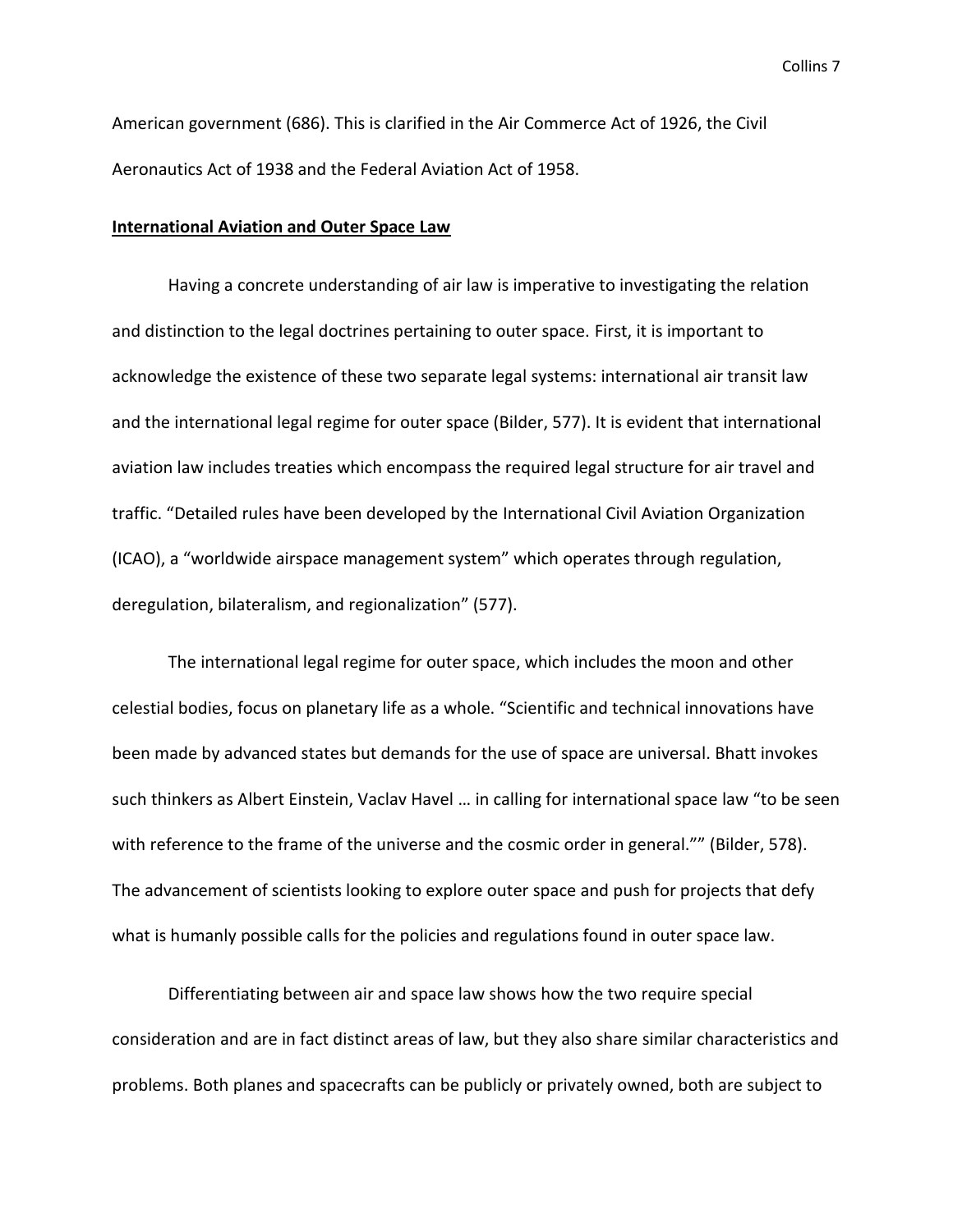international governmental processes, and both are able to serve legal and scientific requirements of the international community (Bilder, 578). This could lead one to speculate whether having one entity or governmental body to regulate all air and space use. Bhatt favors:

the development of private space law designed to ensure liability protection for travelers … he examines space law in the 1990s and discusses India's policy, which is to exploit space technology for peaceful purposes and to advance national reconstruction … he considers that space exploration will be a unifying influence as humankind enjoy the benefits produced through the application of science and technology to space resources (578).

This theory which is examined takes into consideration the requirements of space exploration through a legal lens and how it can be regulated to benefit the human race.

Viewing space exploration from an international scope may lead to an investigation of different treaties and conventions put in place by the United Nations. Article 7 of the Treaty on Principles Governing the Activities of States in the Exploration and Use of Outer Space, including the Moon and Other Celestial Bodies, 1967, states that "States launching objects into space are "internationally liable" for any damage caused" ("Outer Space", 576). This concept was later expanded in the Convention on International Liability for Damage Caused by Space Objects, which was created by the Committee on the Peaceful Uses of Outer Space. This convention was commended by the United Nations General Assembly on November 29, 1971 in Resolution 2777 (XXVI) (adopted 93-0-4) and opened for signature in London, Moscow and Washington on March 29, 1972 (576). The foundation of this Convention is to create a system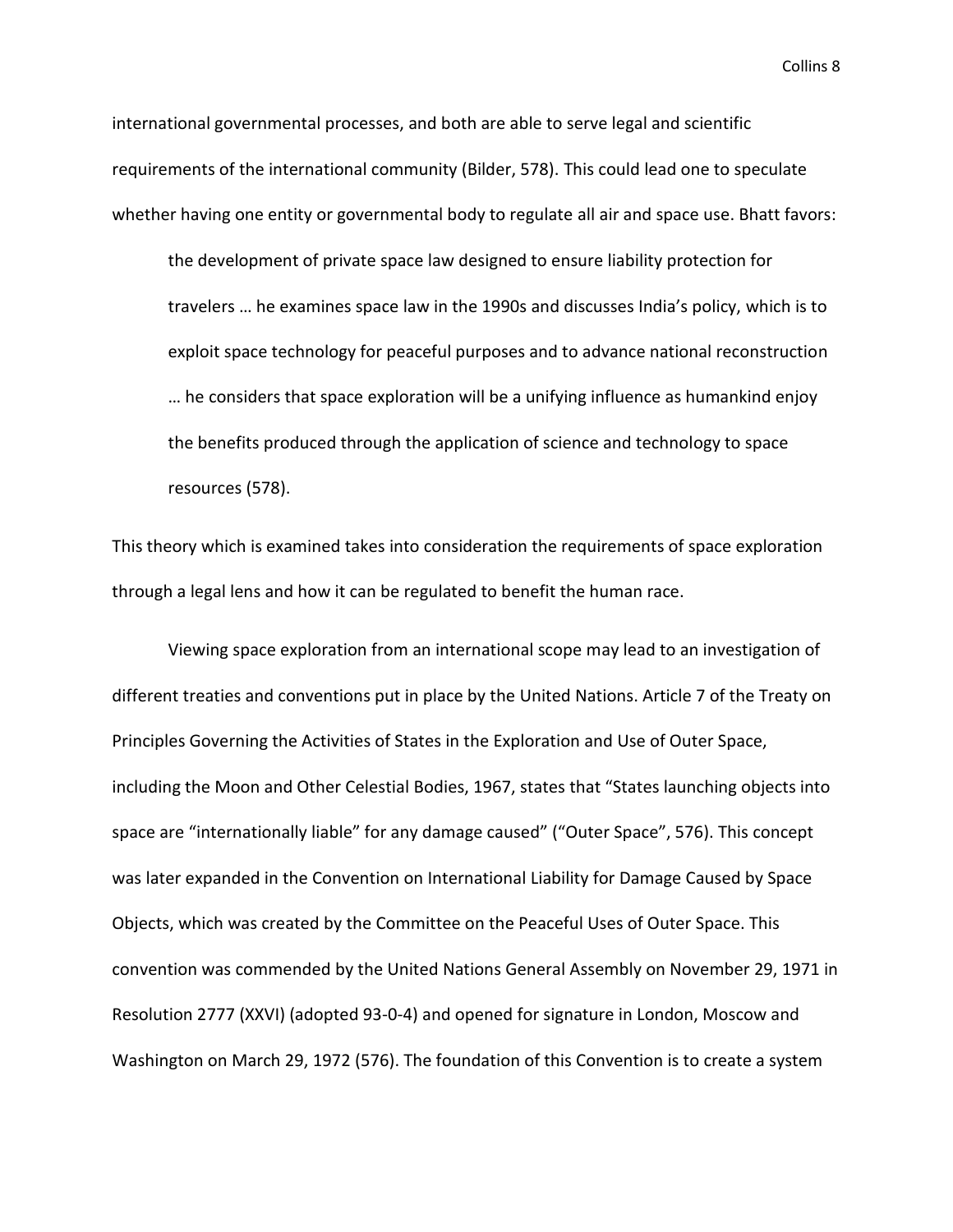making liability either absolute or one of fault where it is unlimited, making a resitutio in integrum required (576). This Convention applies to damage in four different scenarios:

Where damage is caused by the launching State's space object on the surface of the earth or to an aircraft in flight; where damage is caused by the launching State's space object to the space object of another launching State elsewhere than on the surface of the earth; where damage is caused by one launching State's space object elsewhere than on the surface of the earth and as a result, damage is caused to a third State on the surface of the earth or to an aircraft in flight; or to a third State's space object elsewhere than on the surface of the earth. (576)

Such provisions should be greatly considered when it comes to different state and non-state actors conducting space exploration projects. This is directly applicable to the Mars One Mission as well as space exploration as a whole.

Studying and understanding the various treaties and policies in place is important to exploring the idea of space law. The most important treaty in place is the Outer Space Treaty of 1967. The provisions which are covered under this treaty include: the exploration and use of outer space shall be carried out for the benefit and in the interests of all countries and shall be the province of all mankind; outer space shall be free for exploration and use by all States; outer space is not subject to national appropriation or other weapons of mass destruction in orbit or on celestial bodies or station them in outer space in any other manner; the Moon and other celestial bodies shall be used exclusively for peaceful purposes; astronauts shall be regarded as the envoys of mankind; States shall be responsible for national space activities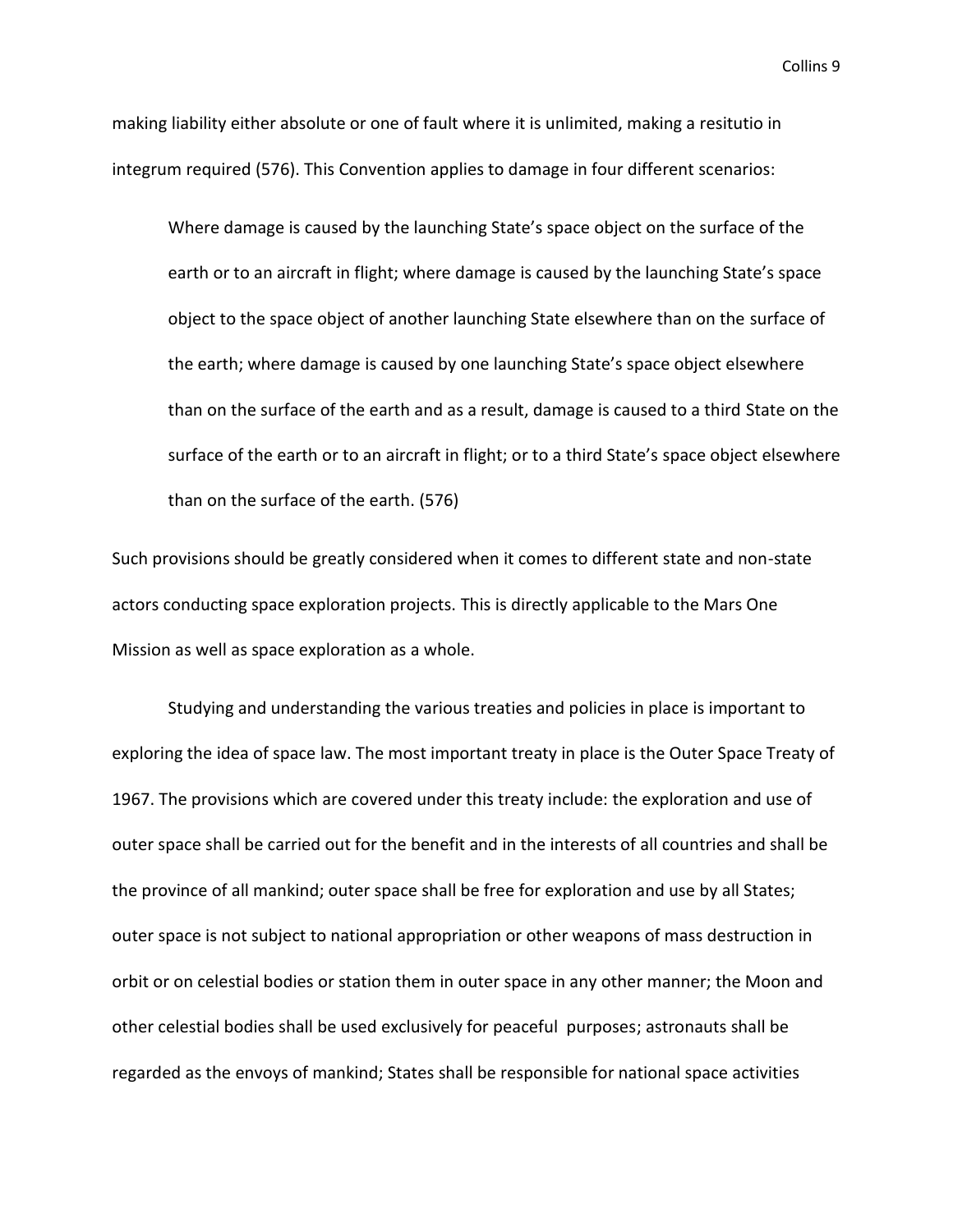whether carried out by governmental or non-governmental entities; States shall be liable for damage caused by their space objects; and States shall avoid harmful contamination of space and celestial bodies ("United Nations Office for Outer Space Affairs").

The last treaty that was put in place was the Moon Agreement in 1979, which reaffirms and elaborates many of the same policies stated in the Outer Space Treaty but also adds further context to space exploration provisions. The agreement "provides that the Moon and its natural resources are the common heritage of mankind and that an international regime should be established to govern the exploitation of such resources when such exploitation is about to become feasible" ("Agreement Governing the Activities of States on the Moon and Other Celestial Bodies"). It is interesting to note that a few decades have passed since any new treaties or provisions have been put into place. This is mainly because States are reluctant to work on new policies to put into place or even draft new treaties. With vast advancements being made in space and aviation technology and capabilities, it is a bit alarming that the laws in place would not be progressing as well.

## **Space Law and Mars One**

Just like with any project or action, great legal consideration had to be taken to ensure that Mars One was in compliance with any treaty or policy put in place. One of the concepts which applies to this mission if appropriation. In this context, appropriation refers to the inability of any company or state to go into space and claim a planet or other celestial body as their own. For example, the Dutch company in charge of Mars One can not go into space, land on Mars and claim territory of the planet. Furthermore, any company or state can not put any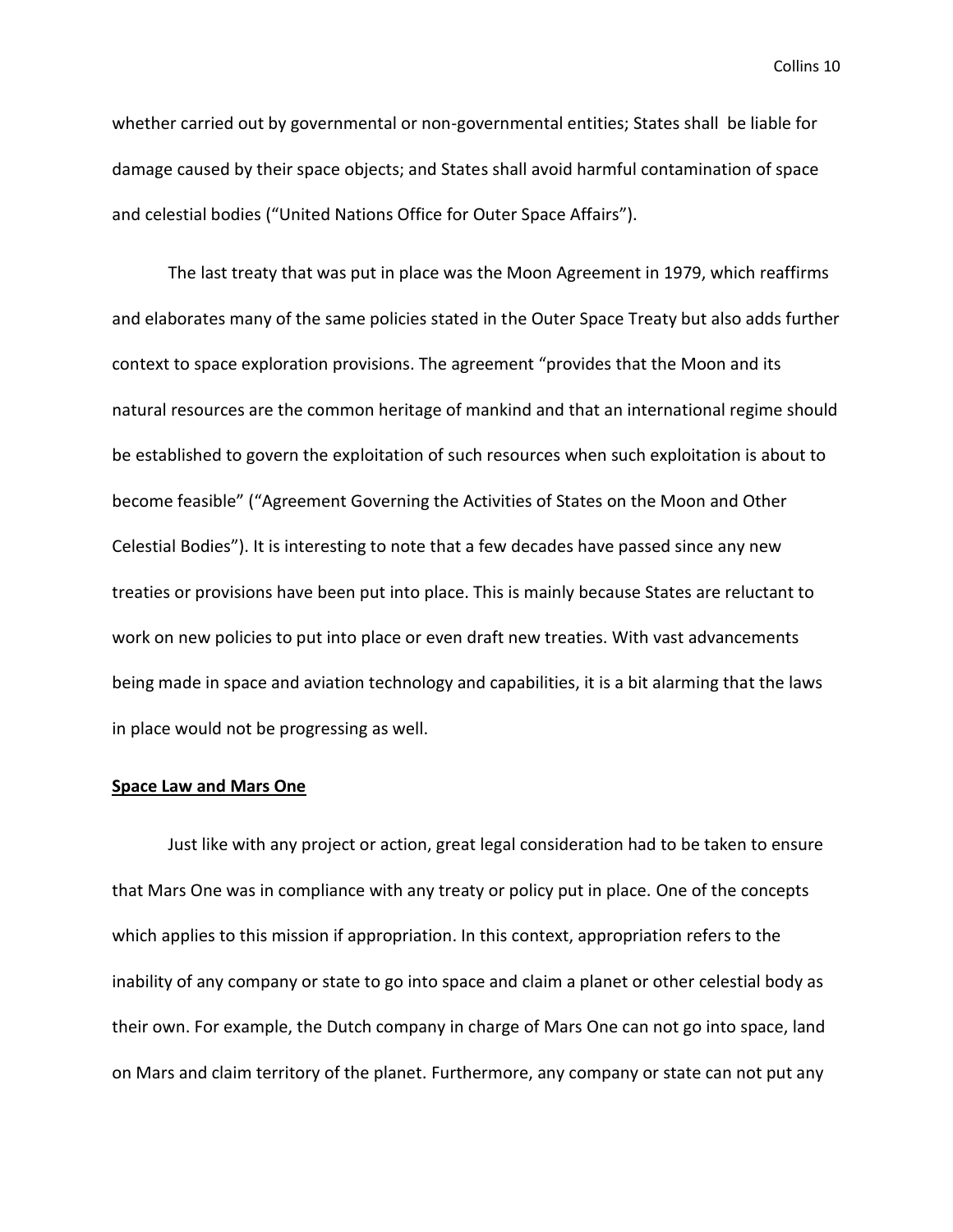restrictions on others entering or exploring the planet. It is made evident that the purpose of the Mars One Mission is not one of claiming territory, rather one of breaking boundaries and expanding on human norms. An example of this is when America had a man land on the moon and plant the nation's flag there. It was not to claim the land and restrict others from coming, rather to express pride in the accomplishment. The same would apply to Mars in relation to this project.

Another aspect of space law which greatly applies to this project is liability. Having a basic understanding of the laws and policies put in place regarding liability and accountability is imperative when constructing such a project. The law explains how a party is to be held liable for any damage done to any person or thing. This applies to members of that company or state as well as other states. Since space differs from aviation laws in that there are no restrictions to where someone can fly (being that no one owns any part of space) people need to be held accountable for any damage they cause. This idea is put in place to hold parties liable since there is no sovereignty or limitations in outer space. In reference to Mars One, a challenge arose in regard to which State would take responsibility for the people involved in the mission if something were to happen. In other words, who would be liable in the event of any damage.

In order to ensure the parameters of the Mars One Mission are compliant with the legal provisions in place, there are State entities who are responsible for reviewing the plans and actions of this project and ensuring they are in compliance with the law. Some of the factors which are considered for review include any potential harm to the environment as well as potential harm to any other entity. Additionally, close attention is paid on what materials and resources are brought back to Earth, if any. As outlined in various treaties and provisions, it is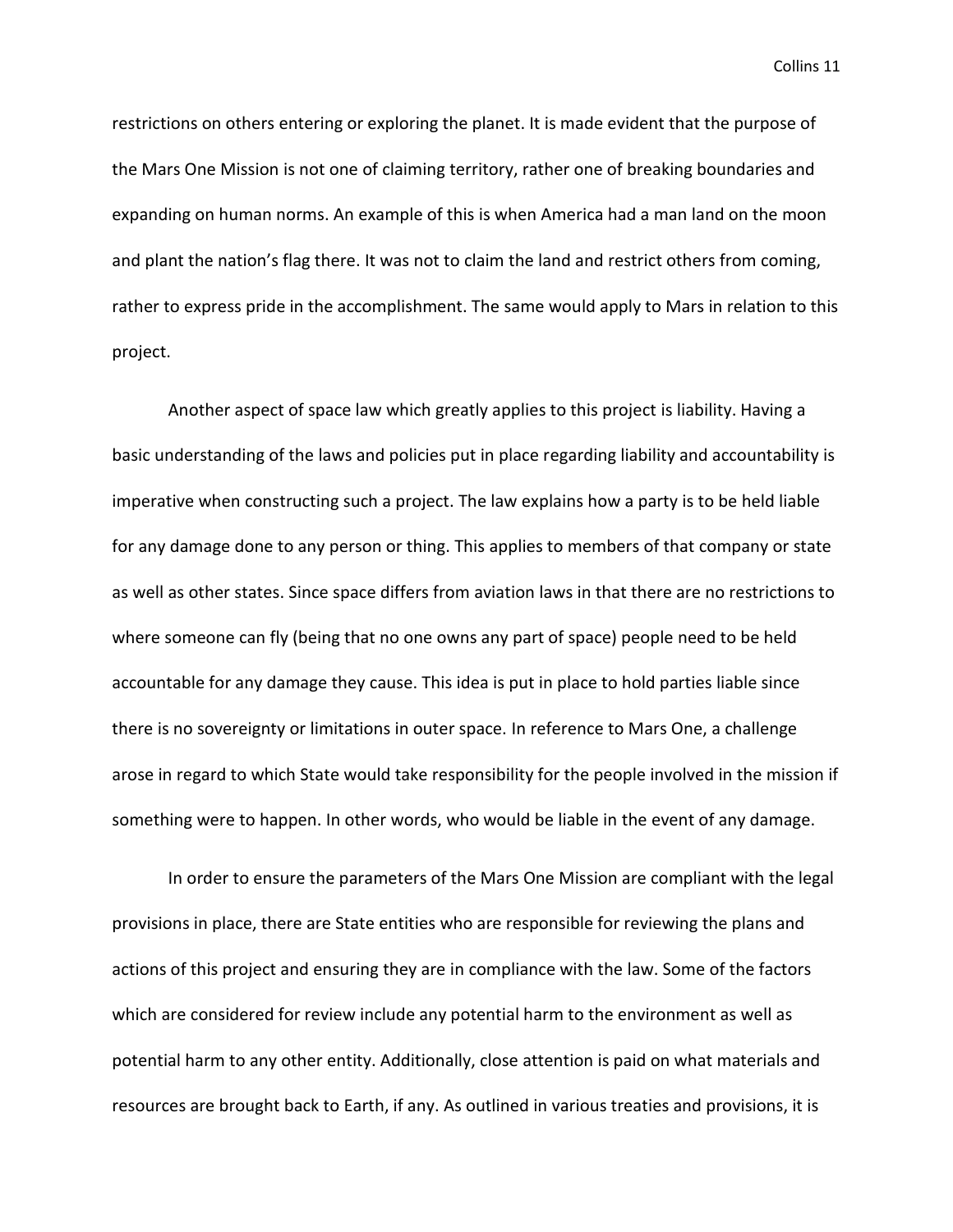against the law to bring potentially harmful materials or resources to the planet Earth. Overall, specials precautions have to be taken when approaching space travel to ensure safe practices which will allow for future generations to continue such exploration and discovery.

### **Politics of Mars Exploration**

Conducting any space mission requires advanced technology and engineering. When it comes to exploring Mars, there are many issues faced by organizations such as NASA, including political concerns and road blocks. One of the potential benefits, however, would be a spark of interest in the younger generation to be involved in space and other scientific fields. Viewing this from a political lens would lead one to come to the conclusion that such interest would boost the economy, which could be reason enough for individuals in the legal field to provide support for various projects related to space exploration. While Mars One's main focus is colonization, it is important to evaluate the challenges NASA has faced regarding human exploration of Mars and how this has been addressed in terms of political influences.

One of the biggest challenges in achieving human exploration of Mars stems from varying governmental policies throughout different presidents who take office. In order for such a concept to have a chance at success, NASA "needs to show Congress and the current administration "consistency and constancy of purpose" for the project … "Sustainability for a Mars exploration effort … requires a considerable degree of consensus" … "For a governmentfunded and -managed exploration program, probably the most important element is policy continuity" (O'Neill). The main idea of this passage is to acknowledge the need for governmental backing and support in space projects such as Mars One.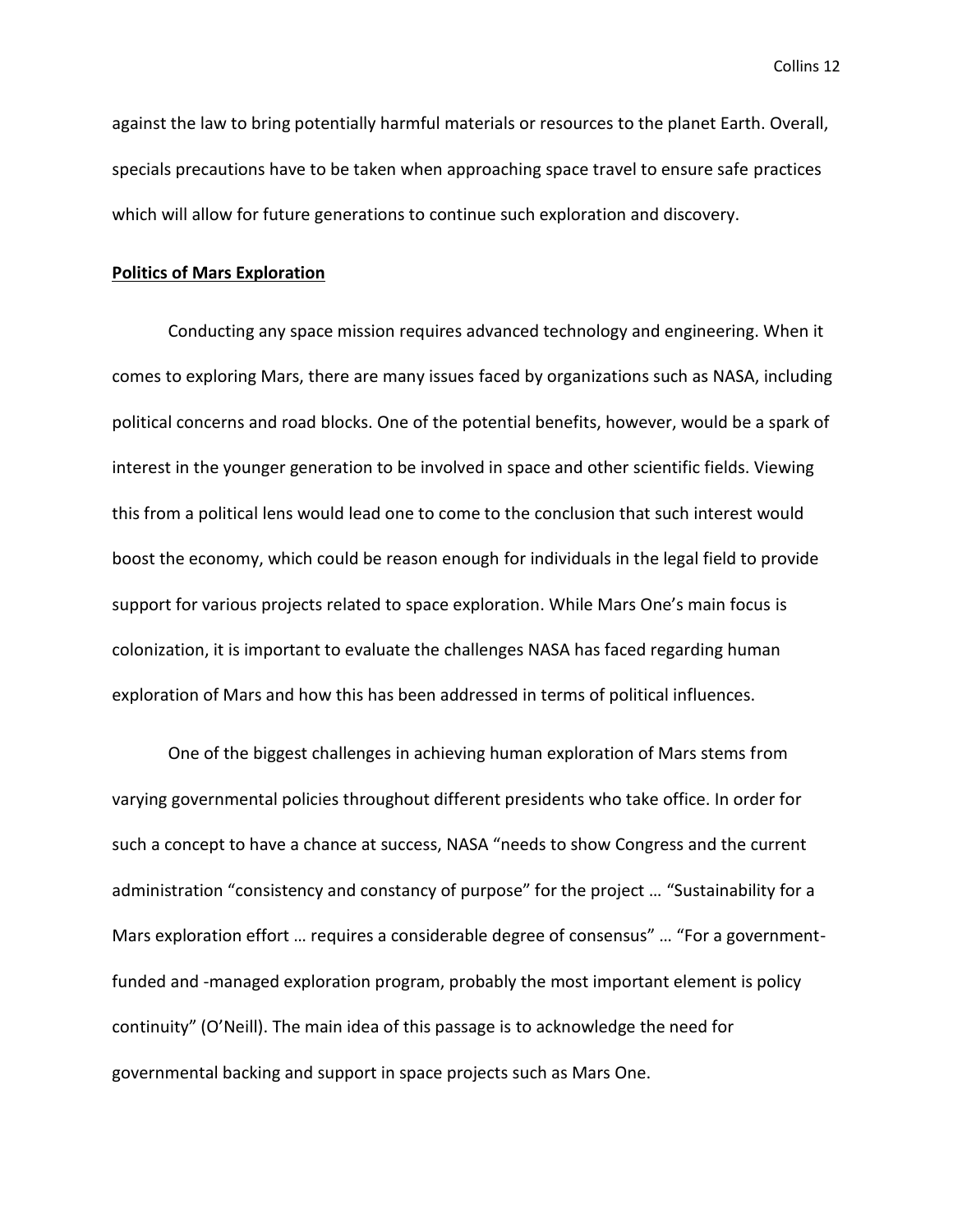Another major aspect of exploring Mars which can be politically questioned is the motivation for wanting to explore the planet. The best answer to this would most likely be for pure scientific discovery. A comparison can be made with the Apollo missions, which were arguably "a Cold War response to a perceived threat, and it served the national interest to go to the moon a the time … But once you're committed to go to the moon, what are you going to do? … You're going to collect rocks. You're going to do science. Science is what is going to dominate your activity, but its not the lawmakers' motivation for going" (O'Neill). This idea expands upon the concept of striving for discovery through place exploration rather than just trying to fulfill a political agenda.

Even though scientific discovery is the driving force behind more space missions, it can be argued that a more concrete purpose should be established. "If scientists and advocates can't convey a clear purpose for the exploration of Mars, public opinion will waver an Congress will be less inclined to support NASA funding for the project. At worst, space programs begin under one presidential administration, only for the next administration to strip funding" (O'Neill). An example of this includes the Obama administration cancelling the Constellation program due to a committee finding it to be unsustainable with the budget NASA had. Another example includes the Trump administration cancelling the Asteroid Redirect Mission (ARM) in the 2018 NASA budget (O'Neill). While some projects have lost their funding from president to president, the budget is mostly flat and does not face much change from year to year. This makes it possible for some long-term projects and missions to stay alive and continue to progress. For example, with the assistance of Russia and other international partners, the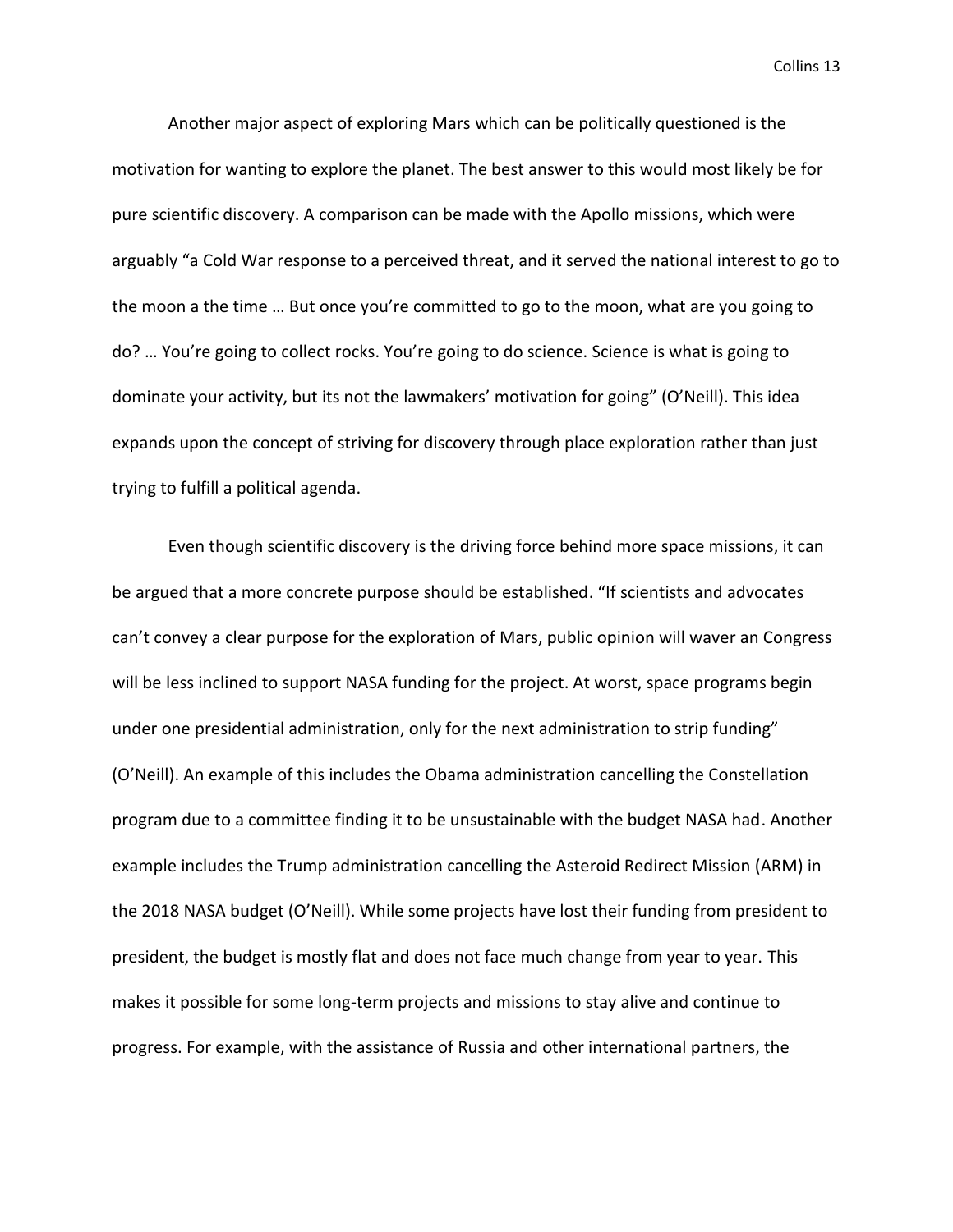International Space Station (ISS) was able to be constructed and is still has a crew even though the shuttle fleet was retired (O'Neill).

Funding has proven to be a major setback in any space mission. While NASA operates mostly on a flat budget, it is questionable whether a mission to Mars could be supported by this. An interesting comparison can be made to the "Antarctica Model" in which science is not the driving force behind the mission. It was observed that "We spend about \$2 billion a year to maintain a presence in Antarctica. The justification for that, on the surface, is that [the U.S. is] doing fantastic science in a very collaborative environment (O'Neill). An idea that can be drawn from this is that alternate funding may be provided from tax dollars if a compelling reason to explore Mars could be promoted.

### **Politics of Mars Colonization**

Colonizing another planet may seem far-fetched, but it is worth considering how introducing human life options on another planet would look and how that would affect life on Earth. After reviewing the extensive provisions provided by space law, the question of government may arise in the context of a new planet. Since no single state can claim sovereignty over Mars, it would be interesting to consider how a functional society would be created on that planet. Who would be in charge of governmental operations? What legal system would they have? Would Mars be an addition to the United Nations and interact with other countries on Earth? How would humans be able to claim any part of Mars, especially if there were to hypothetically be other life forms already inhabiting the planet? It is important to consider how human life would be fostered on another planet and how this would fit into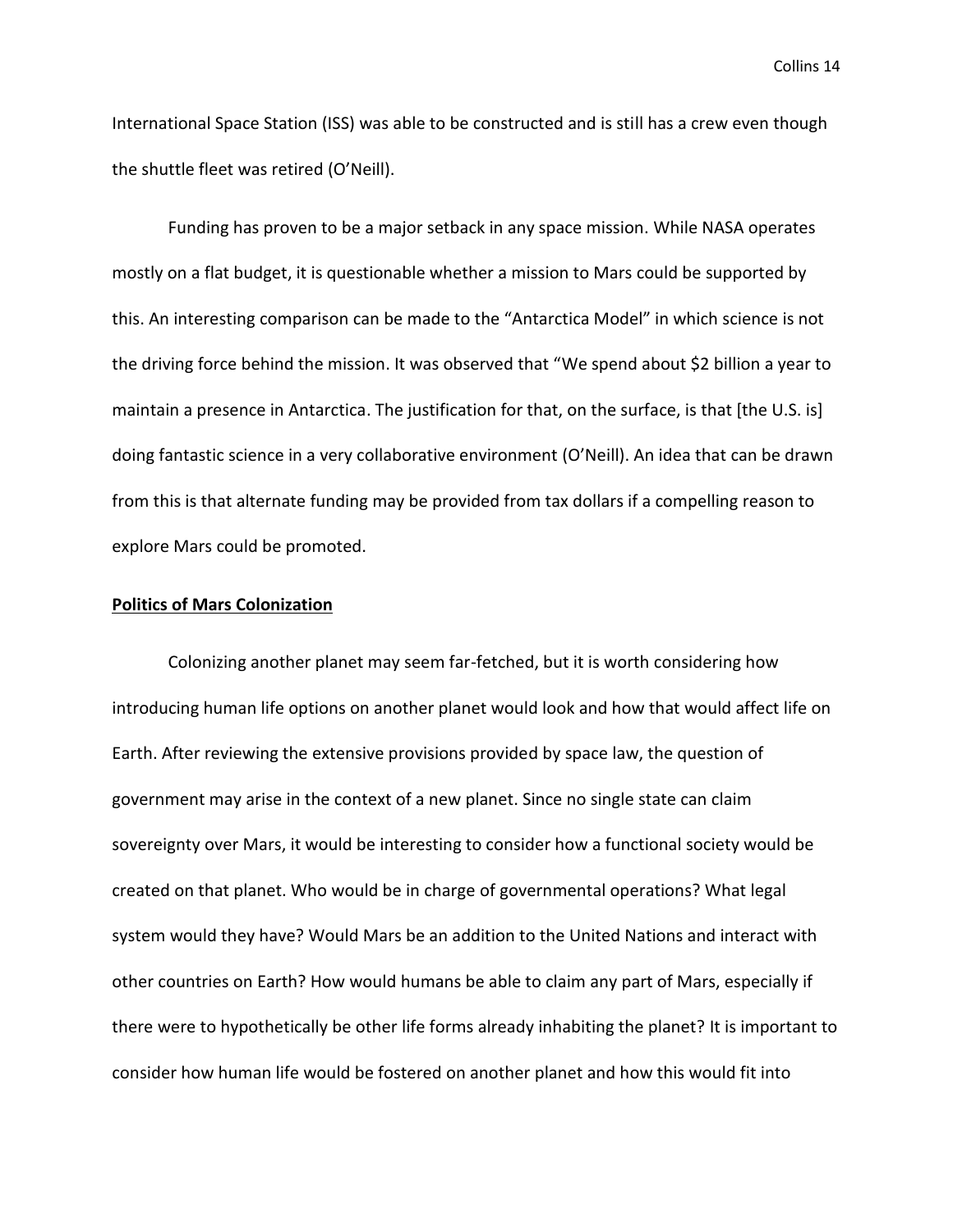humanity on Earth. The question of including Mars into the international legal system seems to be an imperative one, being that another planet would potentially be included as a place of human inhabitation. However, feasibility needs to be greatly questioned in how this would even be possible.

Each of these questions is important to consider. While the purpose of the Mars One Mission is to colonize Mars, there are many factor which work against this from happening. A large issue the project encountered was related to finances and not having the adequate resources to support such a mission. Since a private company conceptualized this project, receiving additional funding proved to be a challenge. Additionally, it was apparent that significant planning for colonizing the Red Planet and fostering human life there was not done to a satisfactory level. This ties into the risks human being face just being on Mars and how such a project would affect them physically, mentally, and emotionally. Such a concept is addressed through an evaluation of the ethical aspects of Mars One.

### **Ethics and Utility**

While it is important to consider the impact this mission will have on those directly involved in it, it is also necessary to explore the implications such a project will have on the rest of humanity. One of the main details necessary for colonizing Mars would be resources that are not yet there. Various resources would have to come from Earth, which may have negative short term consequences, but having less people on Earth will reduce pollution and have a positive impact on the environment (Robinson). This would be beneficial and have a positive impact on the people living on Earth. By connecting this to a search for meaning, any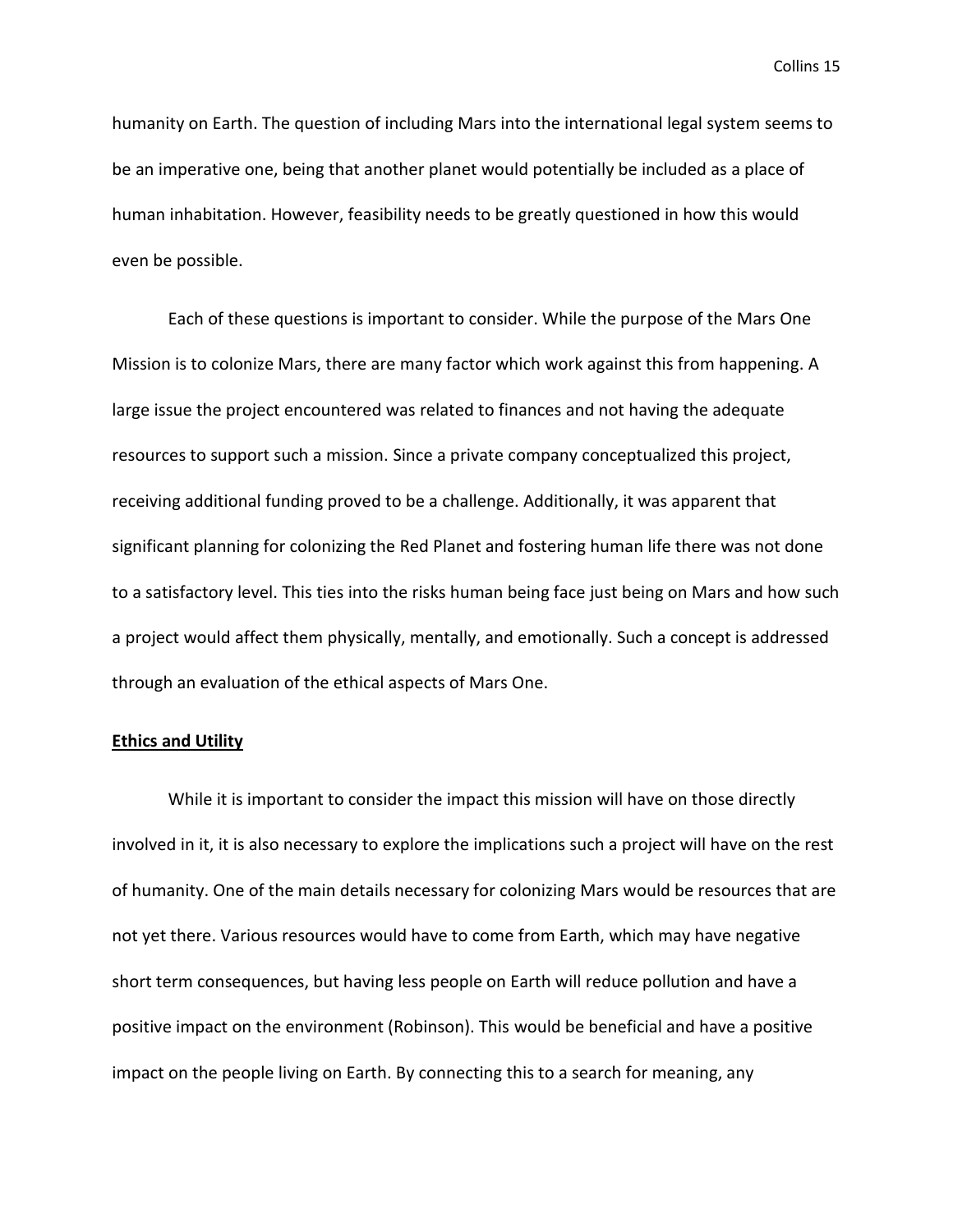improvement to the living conditions of the planet we currently inhabit would be beneficial. An issue regarding the approach of helping improve the climate would stem from a lack of communication or connection between Mars scientists and Earth climate scientists (Robinson). With an issue such as global warming or climate change, the future of the planet Earth is in a limbo; we are slowly destroying this planet, which could be a reason to explore options on another planet. While this idea would not allow for all of humanity to relocate to the red planet, it would still provide an outlet to continue the existence of the human race. In the long run this could even provide an opportunity to improve the conditions on Earth.

Another aspect of this mission which must be evaluated is the economic toll it will pay, but how this could be a great investment in the long run. In the interest of utility, making an investment which would benefit humanity would be a wise decision, but in this case it may not be something that is successful and most likely won't have an impact on all people. One economic opportunity which would arise would be a need for more engineers to craft and operate ships bringing good to and from Mars which could be beneficial. However, this would not have to be the only method of obtaining resources on Mars.

Mars has resources that can be used for a sustainable settlement. Water is present in the soil and can be made available to the settlement for hygiene, drinking, and farming. It is also the source of oxygen generated through electrolysis. Nitrogen and argon in the Martian atmosphere can be mined to be the inert part of the atmosphere inside the habitat. Martian soil will cover the outpost to block cosmic radiation. Carbon dioxide can be taken from the atmosphere if the plants take in more than the humans expel. The systems to mine water from the soil and to mine nitrogen, argon, and carbon dioxide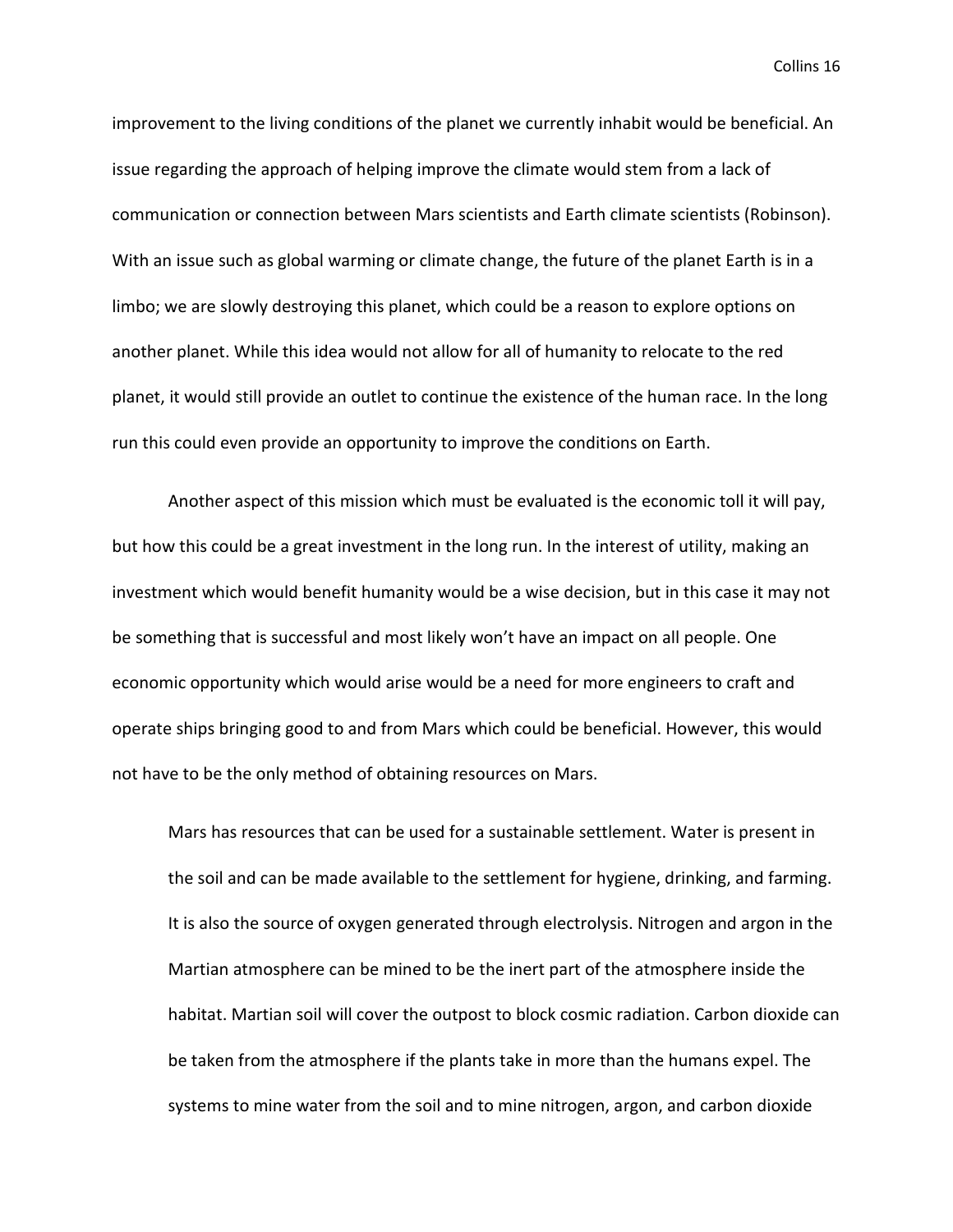from the atmosphere have never been tested in space. Mars is however not space because there is gravity and a thin atmosphere. Additionally, the processes are all more than 100 years old. The water can be collected from the soil by breaking up the soil with a drill and harvesting the resulting debris. ("Mission Feasibility")

Such processes and discoveries are a main reason why extensive exploration and potential colonization are being considered, because the planet has resources necessary for human life.

Another aspect of Mars One which should receive consideration is the health and well being of the astronauts as well as individuals who would live on the planet. There would need to be a system in place to provide medical attention to people. With noted side effects of being on another planet, there would have to be professionals who are trained and educated on how to handle and address the different harms that happen to the human body. This contributes to the cost of the project and would add to the expenses that are not able to be covered in the first place. In addition to having astronauts, there should be trained medical professionals who are also going into space to care for them. Since this detail was not mentioned on the Mars One website, it is interesting to ponder whether or not such consideration was taken. If not, what does that say about the value of the astronauts' lives and how does that play a part in the ethical aspect of this project.

### **Mars One Goes Bankrupt**

It is interesting that a focus of this research was how unfeasible Mars One was because the mission faced bankruptcy and is no longer active. The company that was financing the project was liquidated. The original plan was to have people land on Mars in 2023 which would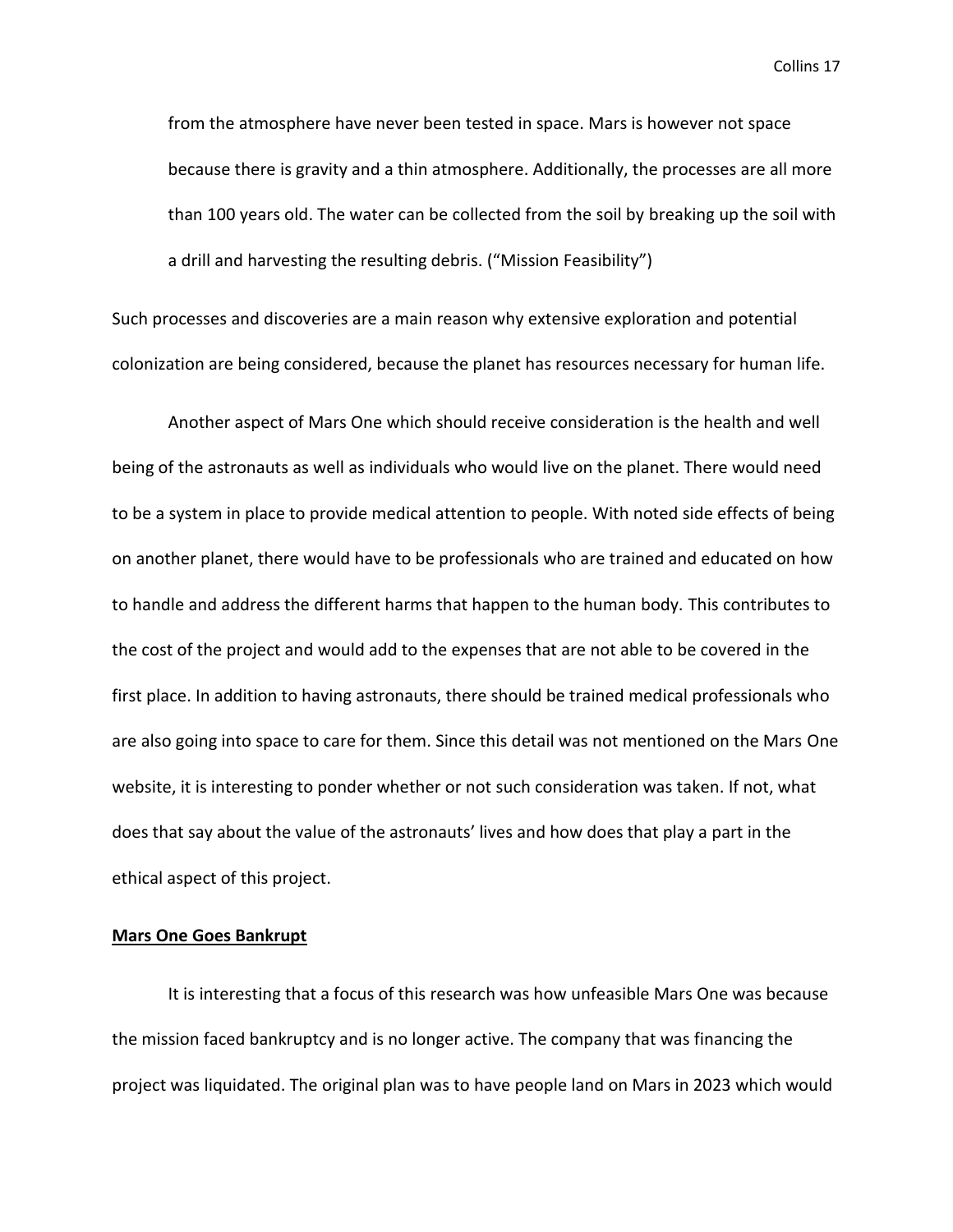create opportunity for money to be raised which would keep the mission going. In reality this was not a realistic expectation as the company faced many setbacks and delays which made the expected timeline to be pushed back by about ten years. The company had hundreds of thousands of people apply to be astronauts for this project, and had the list whittled down to about a hundred. It was expected that a select group would be moved to a remote location where they would practice what it would be like living on Mars. Instead of moving forward with this to work towards a 2031 launch date, according to the website, Mars One is "in administration" (Chappell). Mars One has been actively searching for investors and making efforts to rise from bankruptcy, being in over one million euros in debt (which equates to about \$1.1 million).

Although Mars One is facing bankruptcy, its CEO Bas Lansdorp is denying that the mission is over. He stated that, "the Dutch non-profit Mars One Foundation is not affected by the bankruptcy proceedings. But it's unclear what that entity might now be able to accomplish, as it was the Ventures unit that was supposed to produce money to pay for the space mission" (Chappell). While there are many things missing to make this project, there is one thing it does have: willing applicants. One applicant, Heidi Beemer who is a young U.S. Army officer states, "I actually decided and told my parents when I was 8 years old that I was going to be an astronaut and go to Mars. The thought of being afraid or having the fear of the fact that I'm going to die on a different planet doesn't really bother me because this is something that will help out humanity for years and years to come" (Chappell). She ended up being passed over, but this just proves that people do believe in the possibilities Mars One has and the impact it could have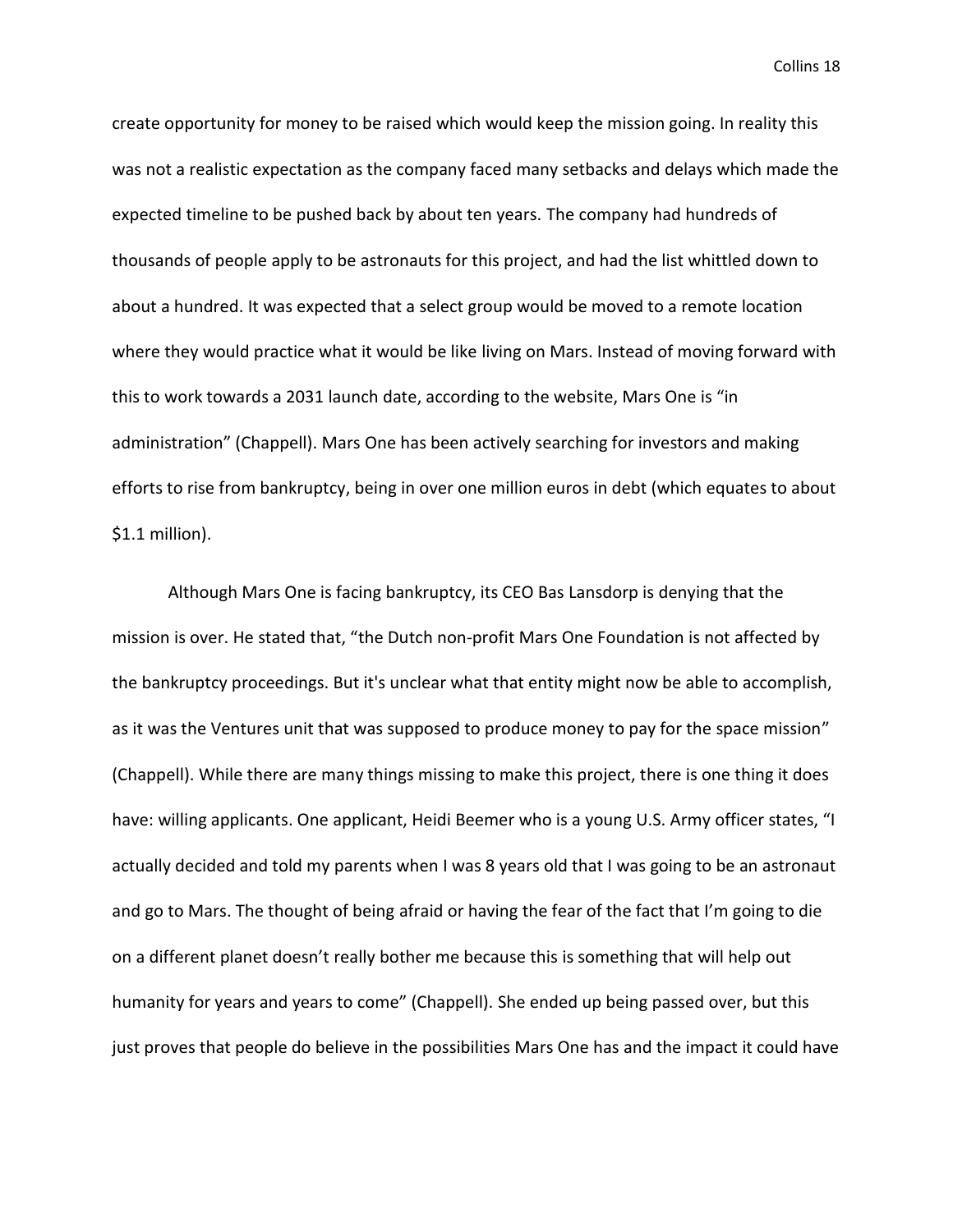on humanity. Even without Mars One, inhabiting Mars one day is not something that will not be considered, it just will be done in a different manor and by a different company or organization.

#### **NASA and Mars**

NASA has provided claims explaining that inhabiting Mars in the near future is not realistic. It stated, "transforming the inhospitable Martian environment into a place astronauts could explore without life support is not possible without technology well beyond today's capabilities" (Clifford). Professor Jakosky from the University of Colorado is the principal investigator on NASA's mission to study the atmosphere around Mars, the MAVEN (Mars Atmosphere and Volatile Evolution) mission, which was funded by NASA. Through his studies, he supports the statement that unsupported human life on Mars is not possible, at least for now. It was explained that:

The atmosphere surrounding Mars is too thin and the temperature too cold to allow for liquid water. One way to make terraforming Mars possible, some suggest, is by releasing carbon dioxide from the polar ice caps and soil on Mars to create an atmosphere thick enough to warm the planet up and make liquid water possible. "Our results suggest that there is not enough CO2 remaining on Mars to provide significant greenhouse warming were the gas to be put into the atmosphere; in addition, most of the CO2 gas is not accessible and could not be readily mobilized. As a result, terraforming Mars is not possible using present-day technology," said Jakosky. (Clifford).

Jakosky further elaborates on the idea that science allows individuals to imagine any type of technology that can be created in the far future but taking feasibility into consideration does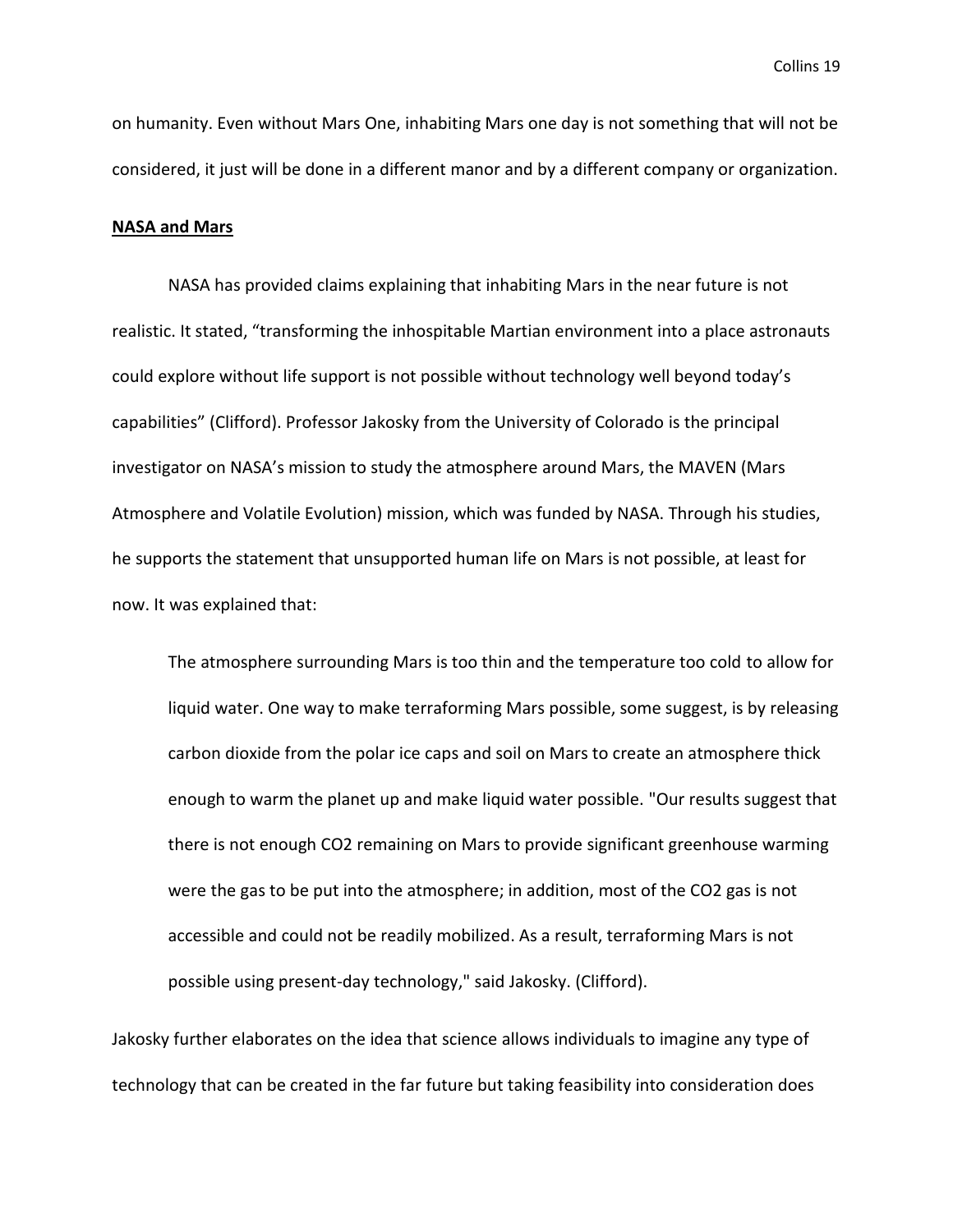not always make it possible to create. Even though science is constantly advancing, it Is not possible to work with technology that does not exist. It is one thing to imagine creating something and it is another to actually have the resources and capacity to do so.

While NASA has identified that having unsupported human life on Mars is not realistic, at least for now, they have been studying the planet for years and have recently made great progress and discoveries through different rovers and space crafts. One of the goals of NASA's Mars Exploration Program includes preparing the planet for human exploration. In order to make this possible, NASA aims to "obtain knowledge of Mars sufficient to design and implement sustained human presence at the Martian Surface with acceptable cost, risk, and performance" (Clifford). NASA's various science teams who focus on the flight missions are responsible for analyzing the measurements and determining which factors and variables are needed for understanding Mars as a planet and how it relates to the solar system as well as other planetary systems (Clifford).

Jakosky has studied and observed different developments of Mars and has focused on what parameters would have to be in place for the planet to support human life. He stated:

Our analysis was part of our ongoing task of trying to understand the volatile inventory of Mars, its history, and the history of the planet's climate. We are focused on, among other things, determining how much CO2 Mars has had, how much has been lost to space (derived from data from the MAVEN mission), how much has been locked beneath the surface (from the [Mars Reconnaissance Orbiter] mission), and how it can interact or exchange with the atmosphere. (Clifford)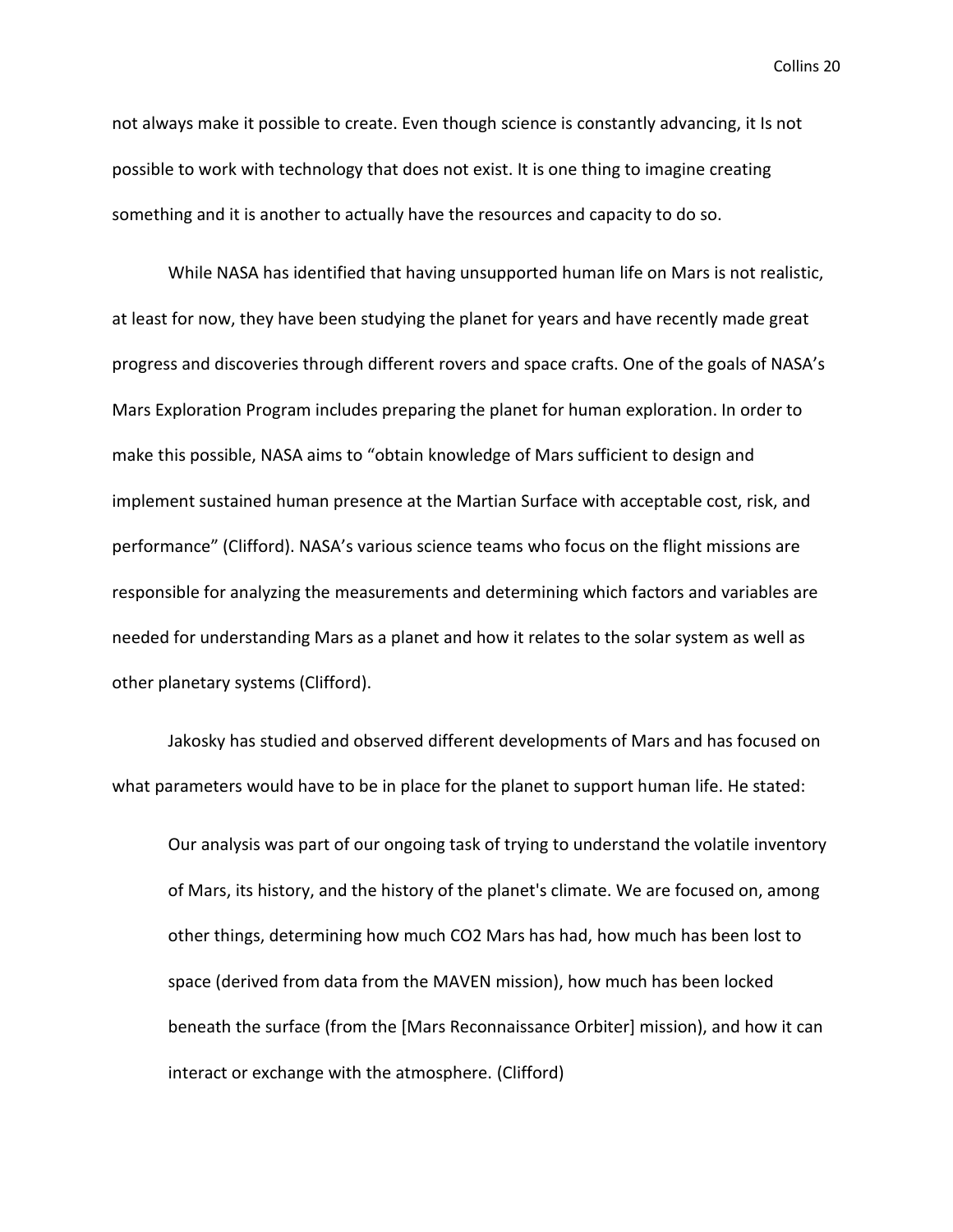These are observations which have been made based off the data collected through NASA's work. Having an established space entity putting work in to understanding the planet Mars and working to create an environment that could one day be conducive to supporting human life is an example of how such a project should be approached. NASA's work excels due to its validity, caliber of scientists, and accessibility to resources such as funding.

Although there are certain factor limiting the work NASA can do, this has not stopped them from making great scientific discoveries and advancements. According to their website, "Working with U.S. companies and international partners, NASA will push the boundaries of human exploration forward to the Moon and on to Mars. NASA is working to establish a permanent human presence on the Moon within the next decade to uncover new scientific discoveries and lay the foundation for private companies to build a lunar economy" (Dunbar). This article explains how NASA has addressed the challenges of living in space and has worked with different companies to utilize existing resources, create options for disposing of trash, and more.

NASA makes the claim that exploration of the Moon and Mars is intertwines. Their website explains, "The Moon provides an opportunity to test new tools, instruments and equipment that could be used on Mars, including human habitats, life support systems, and technologies and practices that could help us build self-sustaining outposts away from Earth" (Dunbar). It is explained that having people live on the Gateway for months at a time will provide researchers further understanding on how the human body reacts to deep space environment. This is something that would have to be done before grand trips to Mars for exploration can be conducted.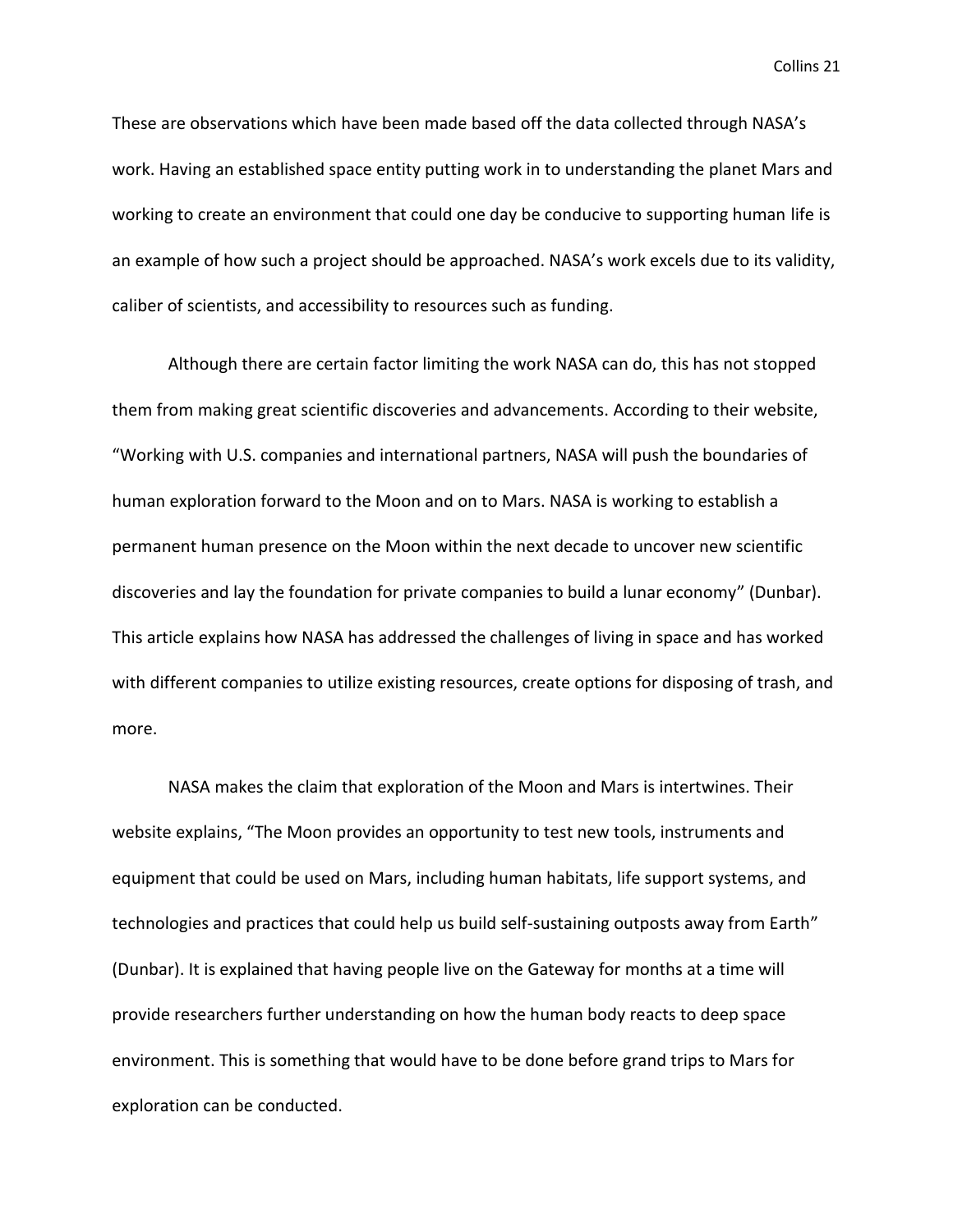#### **Inspiration for This Research: Why Mars One?**

Examining space exploration and studying how law, politics, and ethics play a role in colonizing Mars may seem different as far as a research topic goes, but it is something that needs to be studied. The first time I heard of the Mars One Mission was on the first day of my Global Legal Order class. I remember being intrigued hearing about a company who intended on shipping people off to Mars to start a colony. While the motives of this mission are not necessarily centered around moving people from Earth or having an alternate place to house humanity if anything were to happen to Earth, the concept reminded of the movie *Interstellar*. The premise of the movie is centered around finding a new planet for humans to live because Earth destroyed and could no longer be inhabited by the human race. It was interesting to see that a focus was placed on finding a new planet to live on rather than making efforts to fix Earth. While this movie is a work of science fiction, attention should be placed on the issues and motives expressed in the work and how they relate to Mars One.

While Mars One had different motivations than those presented in *Interstellar*, there is an interesting scope which the mission can be viewed if it were to relate to the issues and concerns expressed in the movie. One idea I struggle to accept is that time, money, energy, and resources are being investing into shipping the human race off to another planet upon the demise of the planet Earth. It is understandable that efforts need to be put forward to explore space and advance scientifically, but I have to question whether or not funneling millions and even billions of dollars into colonizing Mars is the best use of money. The science fiction film Interstellar addressed having a backup plan to colonize another planet upon natural conditions on Earth not being favorable to humanity as a result of environmental damages. Even though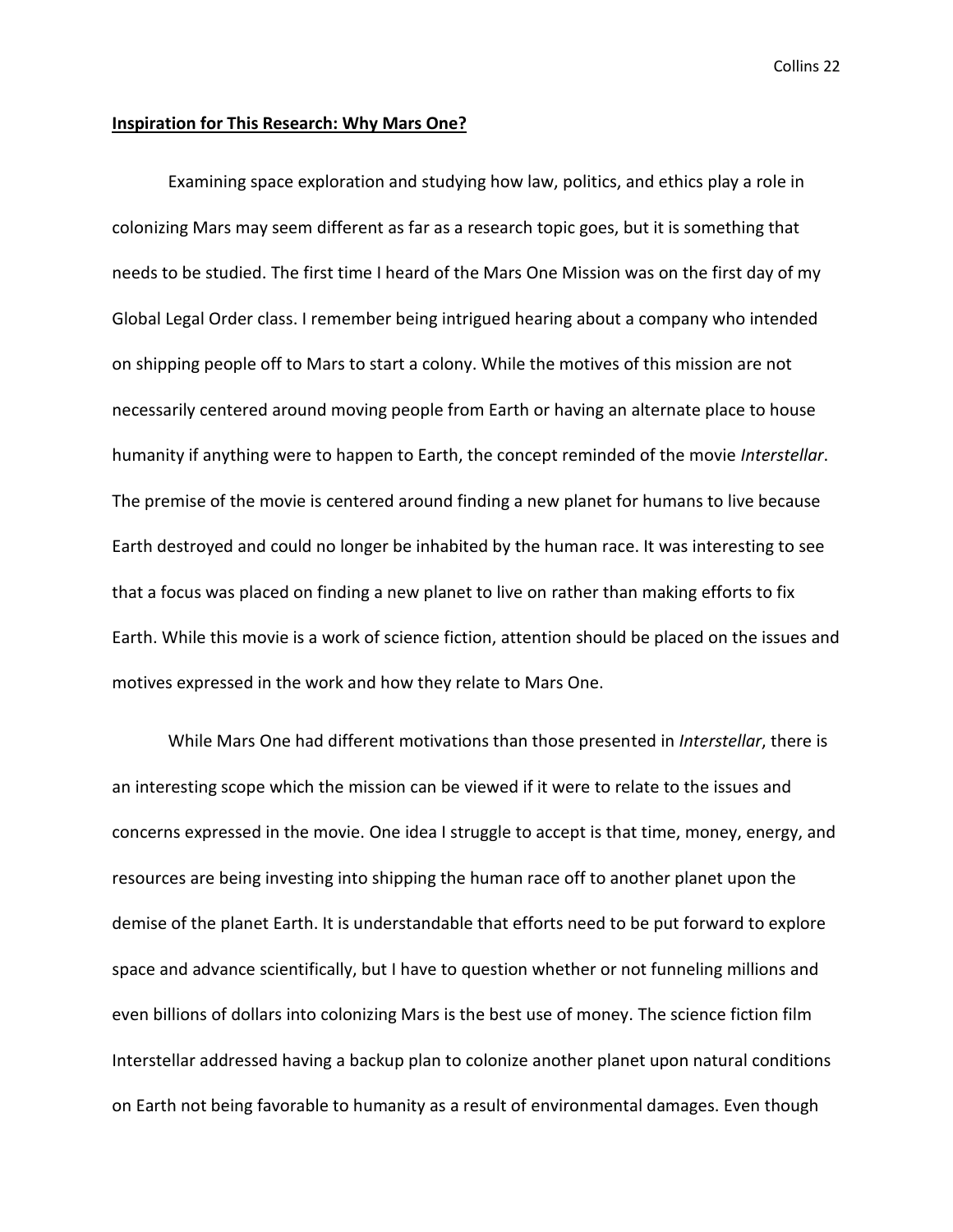this is a fantastic idea, it is too relatable to modern day concerns to ignore. I can not help but to consider if global warming and climate damage could be the driving force behind Earth not being able to support human life any further. This indeed is only loosely related to Mars One, but it something that should be considered. It would be smarter and more beneficial to invest the time money and energy into improving Earth and fostering human life on this planet rather than investing in a different planet which may not even be able to support human life.

#### **Conclusion**

Initiating a project to work towards colonizing another planet takes a grand imagination, the knowledge to conduct such practices, money to put these thoughts into place, and the will to follow through with such a mission. While a major organization such as NASA is in place to conduct projects of space exploration, space law allows for any company whether it is public or private to explore space. Evaluating the various aspects of the Mars One Missions proved to expose different holes and flaws in their plan, which is ultimately what led to the projects demise and bankruptcy. While it is easy to note how fantastic such a mission was and the downfalls it may have faced, it is important to also consider the positive contributions conceptualizing such a project has. It takes a lot for a person or small group of people to come together in an effort to not only reach but colonize another planet. Even though they were not successful, and never even came close to accomplishing their goal, it is still admirable that someone was able to come up with the operation.

An important variant to consider with any space or science related project is how beneficial the outcome will be. Defending the motivation for Mars One is easy through a lens of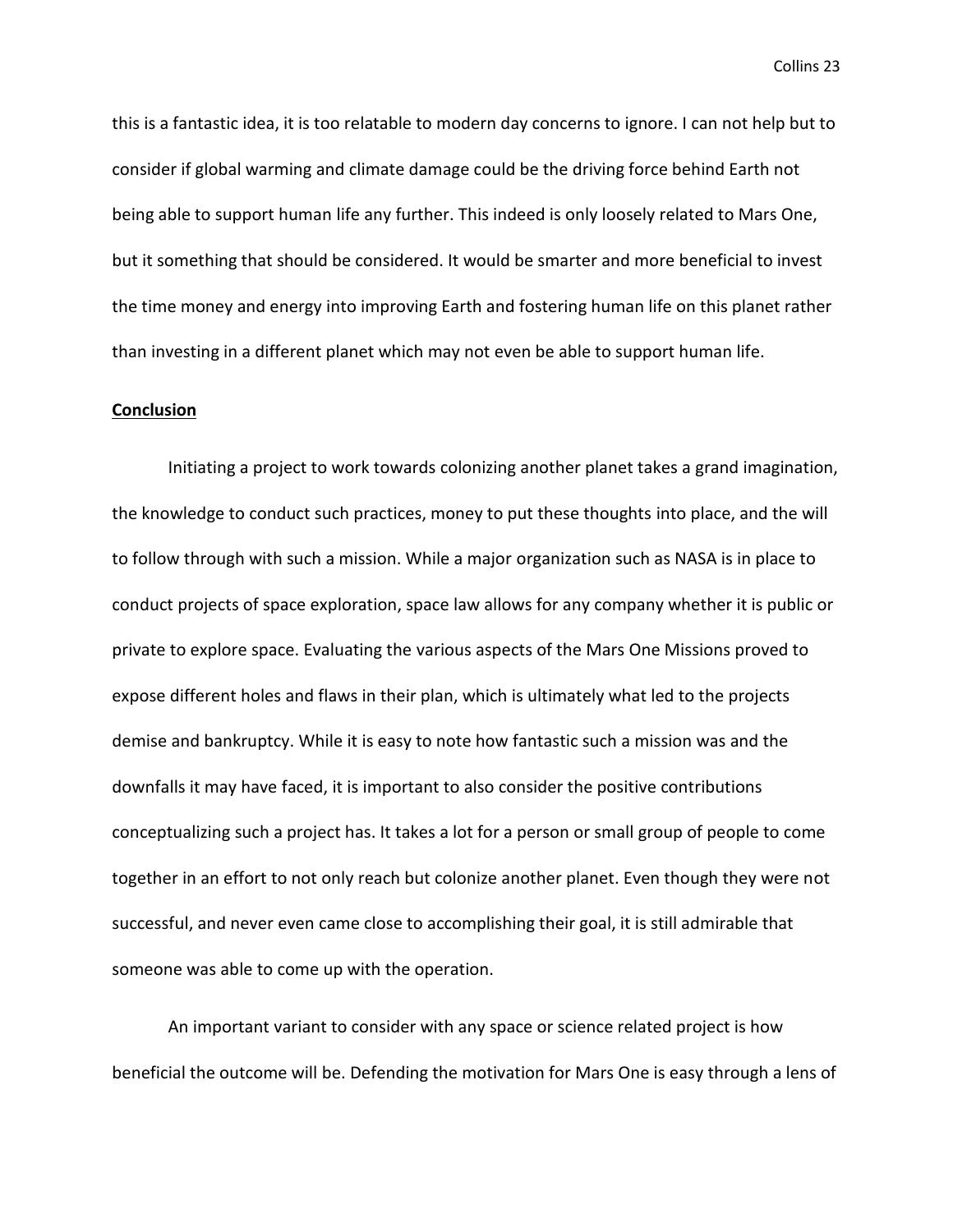pure scientific advancement, but should be evaluated closely in regard to influencing and enhancing human life. Inhabiting another planet would require a sophisticated level of technology and knowledge which is why NASA defends the statement that us as a human race and our position with science is not advanced enough to tackle such an obstacle. With extensive exploring being done on Mars by NASA it is probably that life human life will one day be supported on Mars, just not any time soon. A major reason why an organization such as NASA would find greater success than a smaller private company is because of its accessibility to resources such as money.

A great focus has been placed on money and how it plays a big role in who can explore space. It is interesting to consider that if someone has the resources and technology, they can conduct space missions. While the company behind Mars One had some of the resources required for the project, there are a few important variants that were overlooked. A major aspect of life which requires consideration is food and other resources as well as how they would get to Mars. It is interesting to consider if supplies would have to be constantly sent to Mars or if there would be a different system in place to provide the required necessities for life.

Politics have been the driving force of almost everything in today's world. Having a system of government in place is vital to having a successful state. It is confusing to contemplate how a system of government would be established and who would have control of the planet Mars, especially since appropriation won't allow a single group of country to claim the land as their own. When these laws were created and put into place, the possibility of inhabiting another planet may not have been taken into consideration. Even though the colonization of Mars is in the distant future, or may not even be possible, it is still important to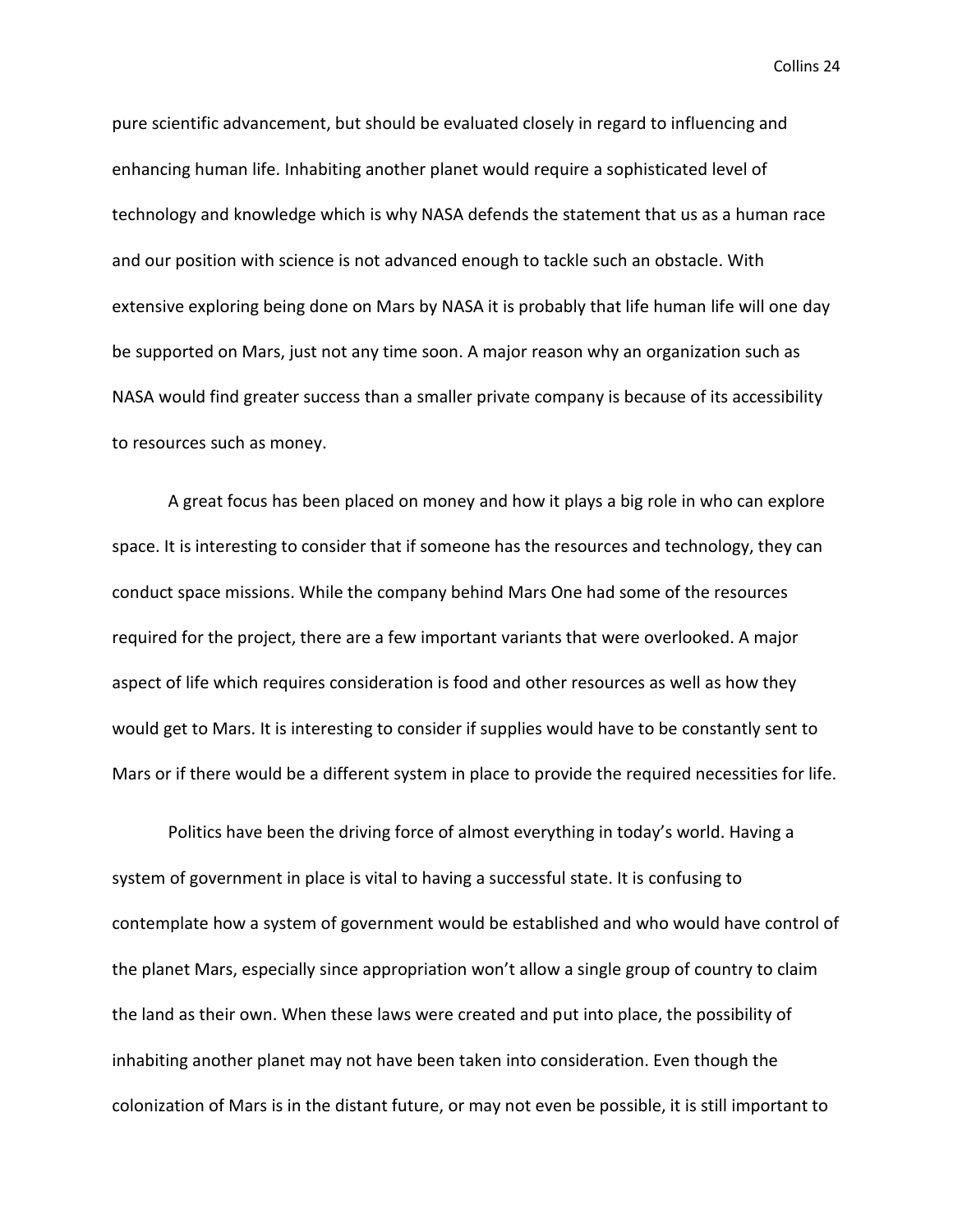consider how another planet would fit into the political system currently in place. It would also be important to consider how a system of government would be created and who would be in charge of establishing it. This also plays into a conversation of what constitutes a nation and what qualities a society needs to function. Overall, creating a colony, especially on another planet, requires much more than what is accessible to scientists in present time.

A project such as the Mars One Mission shows a drive and hunger to reach further than what a human hand can grasp and achieve more than any other great mind has. Although there were many things working against the success of Mars One, the idea itself was not necessarily a bad one. The major source of the downfall came from overreaching and working beyond the available means. Anything related to science or mathematics builds off of each other. It is not possible to jump from a basic foundational understanding to a complex one. Although Mars One was lacking as far as technology, money, and resources, another organization will one day have what is required to successfully have human life on Mars. While the Mars One Mission ultimately did prove to be unfeasible, this does not mean that the concept is impossible. It is important to realize that while scientific advancements and space exploration do not drive the existence of the human race on Earth, both play a large part in the progression and development of humanity as we know it.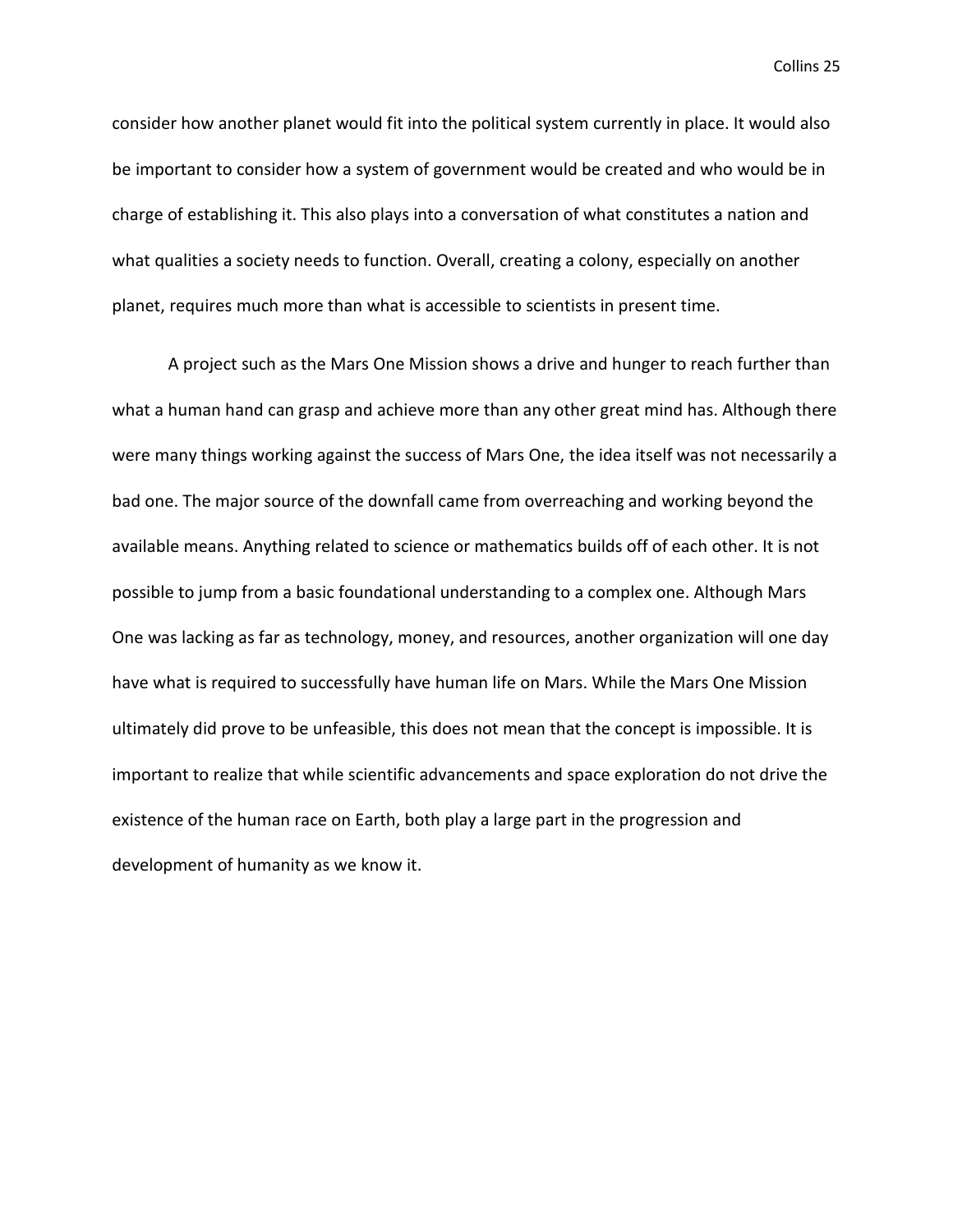## Works Cited

"Astronaut Requirements - Selection and Preparation of the Astronauts." Mars One, www.mars-one.com/faq/selection-and-preparation-of-the-astronauts/what-are-thequalifications-to-apply.

Bilder, Richard B., and Carl Q. Christol. The American Journal of International Law, vol. 91, no. 3, 1997, pp. 577–579. JSTOR, [www.jstor.org/stable/2954203.](http://www.jstor.org/stable/2954203)

Chappell, Bill. "Mars One Fizzles Into Bankruptcy After Promising A New Life In Space." NPR, NPR, 12 Feb. 2019, [www.npr.org/2019/02/12/693945694/mars-one-fizzles-into-bankruptcy](http://www.npr.org/2019/02/12/693945694/mars-one-fizzles-into-bankruptcy-after-promising-a-new-life-in-space)[after-promising-a-new-life-in-space.](http://www.npr.org/2019/02/12/693945694/mars-one-fizzles-into-bankruptcy-after-promising-a-new-life-in-space)

Clifford, Catherine. "Elon Musk Defends Plans to Build a Community on Mars after Downbeat NASA Report." CNBC, CNBC, 2 Aug. 2018, [www.cnbc.com/2018/08/02/elon-musk-defends](http://www.cnbc.com/2018/08/02/elon-musk-defends-plans-to-build-community-on-mars-after-nasa-report.html)[plans-to-build-community-on-mars-after-nasa-report.html.](http://www.cnbc.com/2018/08/02/elon-musk-defends-plans-to-build-community-on-mars-after-nasa-report.html)

"Current Status - About Mars One." Mars One, [www.mars-one.com/about-mars-one/current](http://www.mars-one.com/about-mars-one/current-)mission-status.

Dunbar, Brian. "Moon to Mars Overview." NASA, NASA, 29 June 2018,

[www.nasa.gov/topics/moon-to-mars/overview.](http://www.nasa.gov/topics/moon-to-mars/overview)

"How Will Living On Mars Affect Our Human Body?" Space Safety Magazine, 25 Sept. 2014, [www.spacesafetymagazine.com/space-exploration/mars-mission/earthlings-martians](http://www.spacesafetymagazine.com/space-exploration/mars-mission/earthlings-martians) -living-red-planet-affect-human-bodies/.

"Mission Feasibility - Mission." Mars One, www.mars-one.com/mission/technical-feasibility.